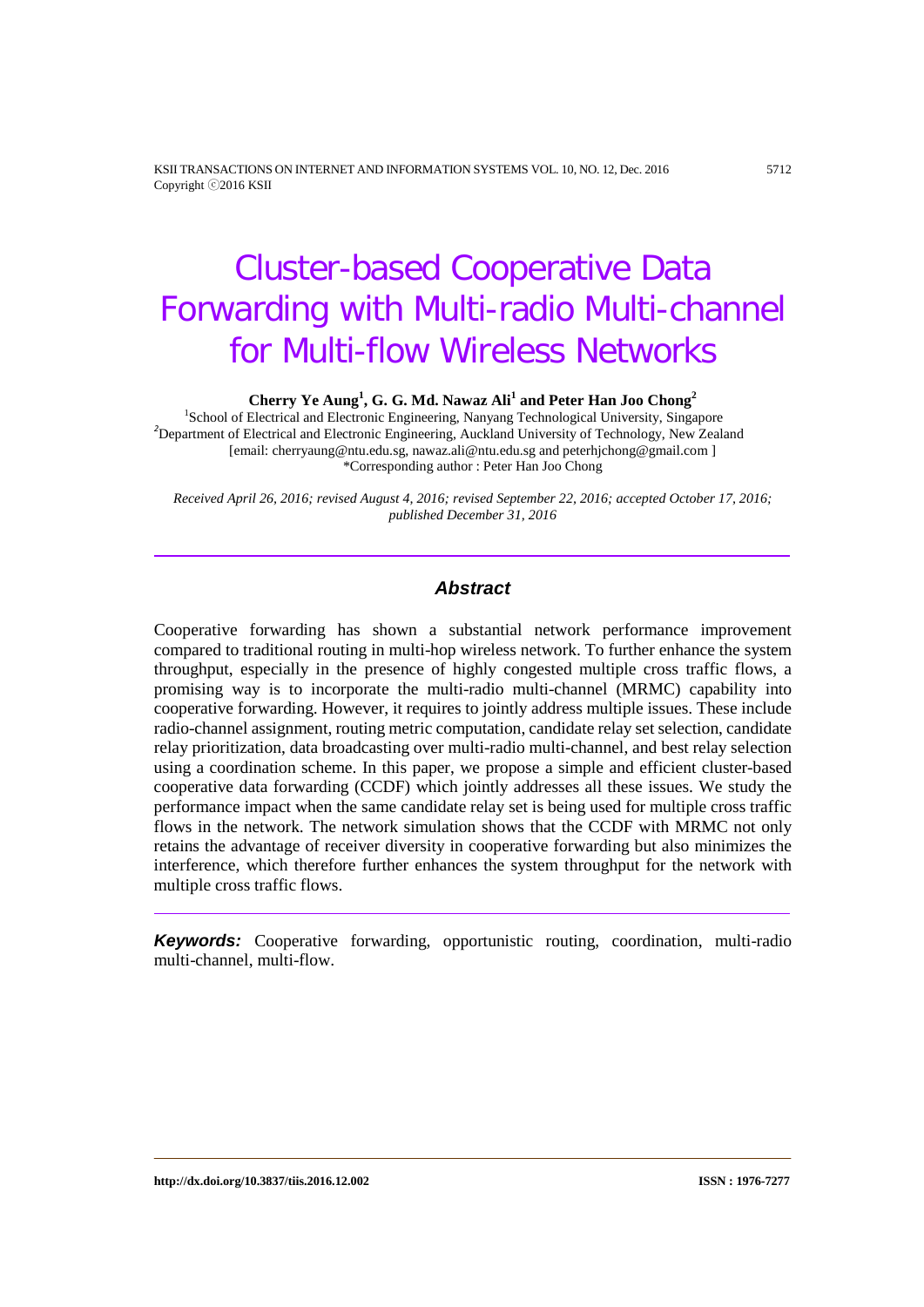# **1. Introduction**

The capacity of wireless ad hoc networks is mainly limited by co-channel interference and unreliable wireless channels. Co-channel interference can be minimized by using multi-radios [2]. But it requires a proper channel assignment to assign different channels to use in different nodes. A number of works focusing on channel assignment have been done for Traditional deterministic Routings (TRs), such as DSR and AODV, for multi-radio multi-channel wireless ad hoc networks. However, it has been proved that those TRs perform poorly under unreliable and lossy wireless channels due to interference and multipath fading [13]. It has been shown that cooperative forwarding, also known as opportunistic routing, can highly increase the reliability of data communications under lossy wireless channels [14], [16]. In order to improve the system capacity, a promising way is to employ the cooperative forwarding with multi-radio multi-channel (MRMC) functions.

The basic idea of cooperative forwarding is to make use of receiver diversity (i.e. spatial diversity) and provide reliable communications over long, weak wireless links. The fundamental design components of cooperative forwarding include 1) routing metric computation; 2) candidate relay set (CRS) selection; 3) candidate relays prioritization (CRP); 4) data broadcast to candidate relays; and 5) best relay selection using a coordination scheme. Source selects CRS and conducts CRP before forwarding. Timer-based coordination is mostly used in the existing works for transmission scheduling and duplicate transmission avoidance [14], [16], [17]. During the coordination phase, the candidate nodes set a waiting delay proportional to its priority as per CRP. Nodes have to listen higher priority nodes transmission and discard its schedule if the same packet is being forwarded by the higher priority node.

From this coordination nature, we observe that the following problems may arise under multiple traffic flows, especially when the same CRS is being used for different flows.

- 1. The forwarding node being unable to hear the higher priority node transmission successfully due to the traffic coming from another source and therefore wrongly believes that the higher priority node did not receive the packet, resulting in duplicate transmissions.
- 2. Having multiple schedules for multiple flows and inaccuracy in scheduling due to the unavailable medium, resulting in forwarding the same packet by different forwarding nodes at the same time.
- 3. All forwarding nodes being unable to receive the data packet from the source/sender node due to collisions, resulting in unsuccessful data delivery.
- 4. Unnecessarily waiting for the higher priority node transmission when it is the only node who receives the packet correctly.

Given the advancement of wireless radios equipped with multiple interfaces working on multiple RF channels, it is a promising way to incorporate the multi-radio multi-channel (MRMC) capability into cooperative forwarding to further enhance the system throughput, especially in the presence of highly congested multiple cross traffic flows. A number of works on joint channel assignment and routing in MRMC wireless networks had been proposed for traditional routing mechanisms  $\left[3\right]$ – $\left[7\right]$ . In traditional routing, data forwarding takes place between a sender and a pre-selected next-hop node. No diversity is involved. In channel assignment for traditional routing, a pair of nodes uses orthogonal channel to other neighbouring pairs or a set of nodes for one flow uses orthogonal channel to other nearby flows to minimize the interference and maximize the throughput. However, in cooperative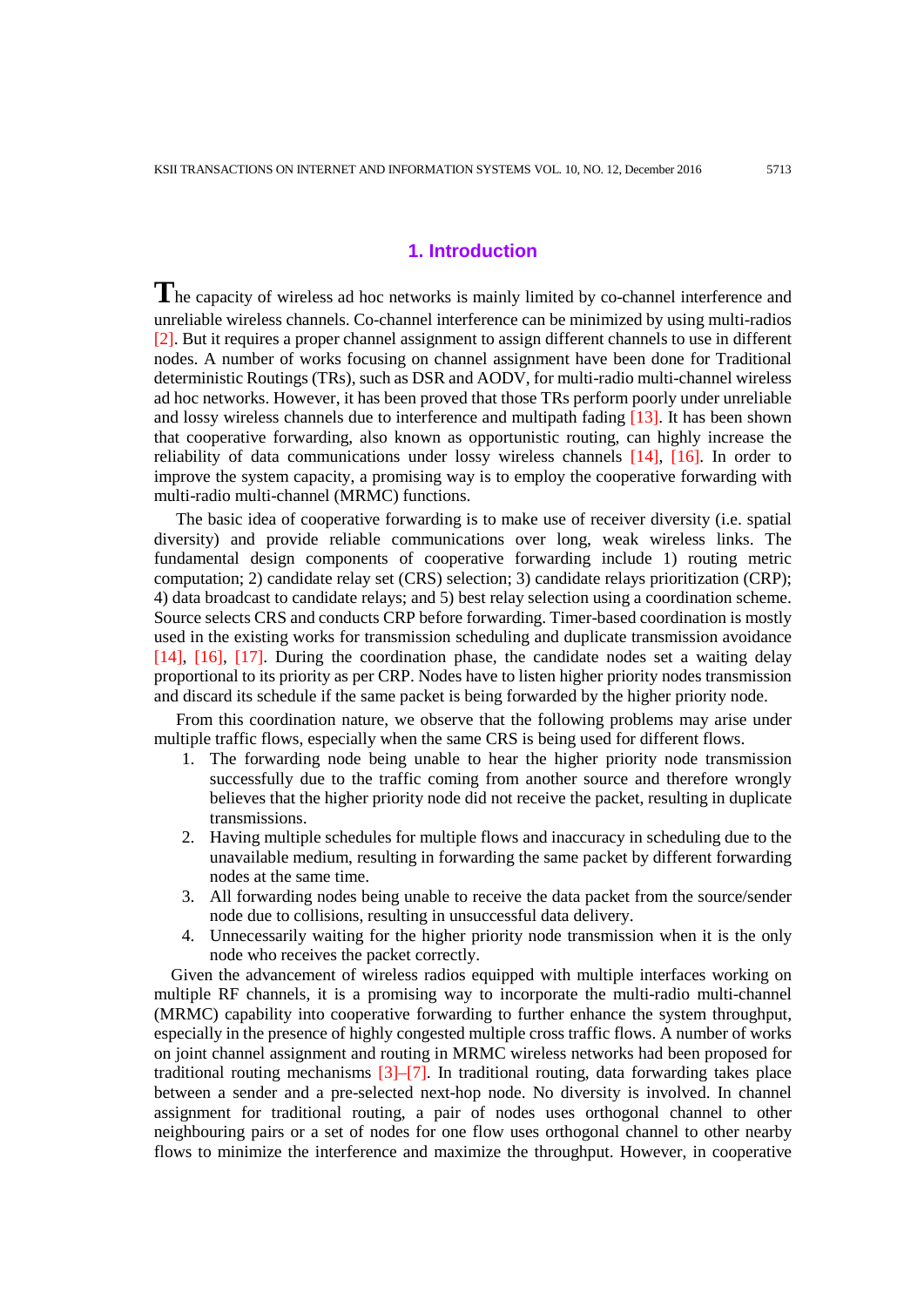forwarding, it has been said that "multi-carrier utilization reduces interference, but it also reduces the spatial diversity gain offered by cooperative forwarding, since the number of relays operating over a common channel decreases" [17]. In [11], it is also stated that incorporating MRMC into cooperative forwarding can be considered as a tradeoff between multiplexing and spatial diversity and what choice the neighbouring nodes should make is nontrivial. In [10], it is shown that traditional channel assignment does not work well in cooperative forwarding. Therefore, in cooperative forwarding, one has to jointly address multiple issues: radio-channel assignment, CRS selection, CRP, data broadcasting over MRMC, and best relay selection using a coordination scheme.

From these observations, we note that no cooperative forwarding algorithm that can work under multi-flow network where the same CRS is being used for different flows has been proposed. In addition, no performance study on the efficacy of cooperative forwarding under such environment has been conducted. In this paper, we propose a simple and efficient cluster-based cooperative data forwarding (CCDF) algorithm for multi-flow network. We conduct performance evaluation under multiple cross traffic flows and observe that network throughput is reduced and end-to-end delay is increased with the incresing number of traffic flows. To solve this issue, a solution called CCDF with multi-radio multi-channel capability is proposed. We show that by taking the advantage of clustering, mutli-radio mutli channel capability can be easily integrated with the cooperative forwarding mechanism.

From the performance evaluation, we observe that the proposed solution can achieve both multiplexing and spatial diversity. Specifically, CCDF with multi-radio mutli-channel capability reduces about 97% of the delay and achieves about 200% of throughput improvement compared to the single-radio single-channel (SRSC) case. In addition, we also compare the performance of CCDF-MRMC and CCDF-SRSC with the end-to-end routing AODV-MRMC and AODV-SRSC protocols. We observe a significant improvement in terms of the packet delivery ratio, end-to-end delay, throughput, and transmission count for all different traffic flow cases. To further evaluate the effectiveness of proposed cooperative forwarding algorithm, we compare the performance of CCDF-SRSC with an exisitng cooperative forwaring protocol under single-flow network. From the performance study, we note that CCDF provides slightly better throughput performance and lower end-to-end delay over the existing scheme.

The rest of the paper is organized as follows. Section 2 reviews related works on cooperative forwarding in MRMC networks. The network model used in this paper is discussed in Section 3. Section 4 presents the routing metric. The proposed data forwarding scheme with several protocol details is presented in Section 5. Integration of proposed data forwarding with MRMC capability is discussed in Section 6. Section 7 evaluates the efficacy of the proposed scheme with single-radio single-channel and multi-radio multi-channel under multiple cross traffic flows. The concluding remarks are provided in Section 8.

# **2. Related Work**

A number of works on joint channel assignment and routing in MRMC wireless networks have been proposed [3]–[7]. Existing channel assignment schemes are based on assigning a frequency on a link between two nodes or on a series of connected link between source and destination. Whereas for cooperative forwarding, a new channel assignment strategy, which allows broadcast transmission to achieve receiver diversity while mitigating interference and providing multiple concurrent transmissions, is required.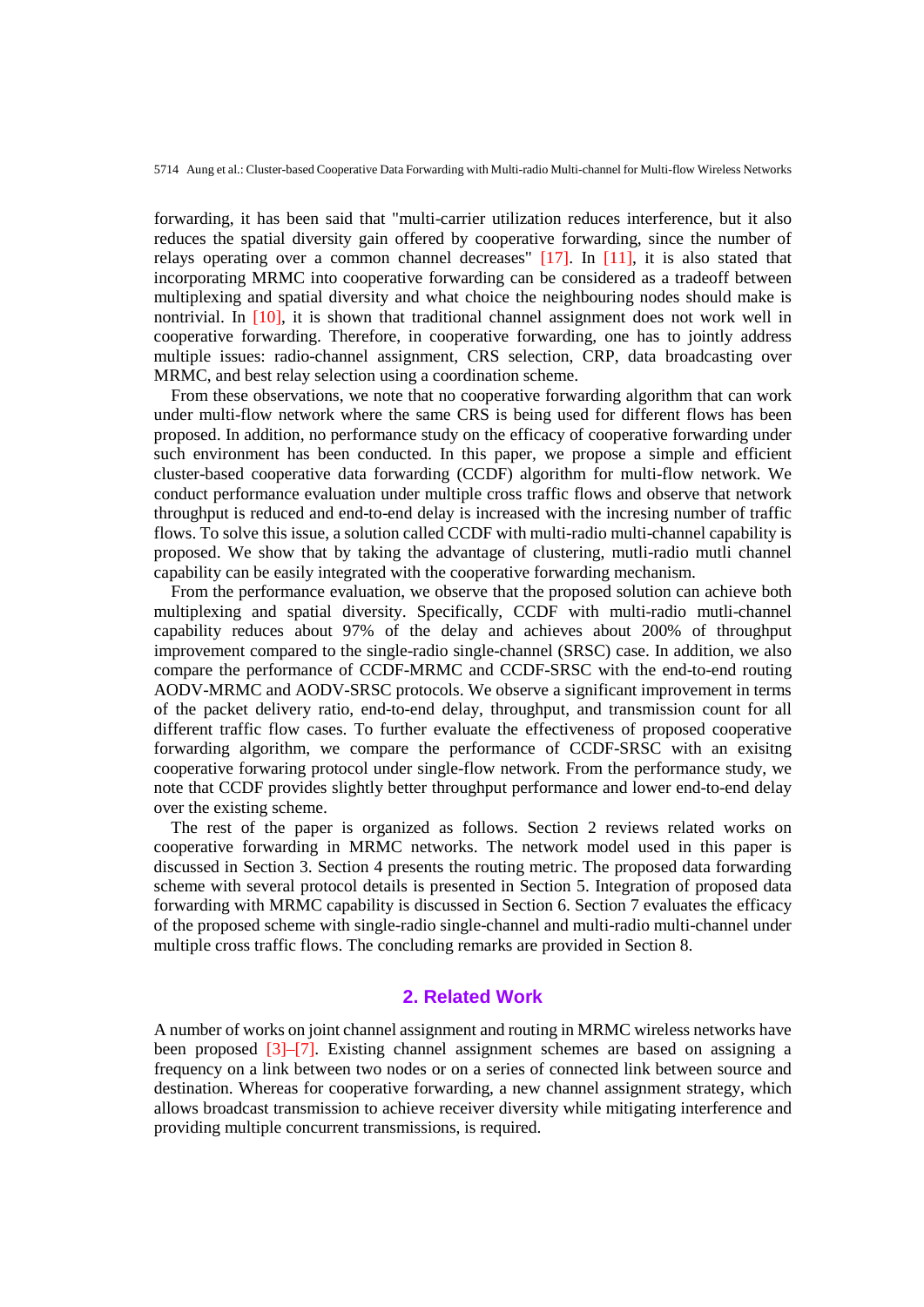Most existing cooperative forwarding protocols were proposed for single-radio single-channel wireless network [14], [16], [17]. Consequently, research in MRMC cooperative forwarding is still in the very beginning stage [17]. A linear-programming based study on end-to-end throughput of MRMC cooperative forwarding is discussed in [11]. It shows the performance improvement achieved using MRMC cooperative forwarding over the MRMC traditional routing. A single-radio multi-channel cooperative forwarding protocol is proposed in [10]. It uses only one radio and the channels are uniformly assigned to all nodes. The CRS per channel is formed and joint channel and CRS selection is performed to minimize the interference. The forwarding nodes switch the channel as per the destination's channel. However, it did not discuss a strategy on how to guarantee the receiver diversity when the candidate nodes are operating on different channel from the source or sender. A similar protocol but with multiple radios is proposed in [8]. It uses one radio for control purpose and the others for data communications. Random channel assignment is used for each radio interface. Although it ensures at least one candidate receives the data packet, it does not guarantee receiver diversity at most of the potential candidate nodes due to random channel assignment and channel switching. In [12], it studies the possible concurrent transmissions using multi-radio multi-channel. It assigns the same channel to all nodes in a flow and all forwarding nodes belong to the flow, which makes the nodes unavailable for other flows especially when a number of cross flow traffic are present. In [9], it extends a cooperative forwarding protocol to incorporate multi-radio multi-channel. It performs workload-aware channel assignment to candidate nodes and focuses on throughput maximization for single flow. Multiple traffic flows are not considered.

#### **3. Network Model**

We consider a network with *C* clusters and *K* orthogonal channels. The algorithm makes use of clustering to support 1) distributed agent-based coordinaion so as to handle multpile cross traffic flows; and 2) cooperative forwarding in multi-radio multi-channel network. In this paper, we focus on cooperative data forwarding under multiple cross traffic flows and then maximizing its throughput using MRMC features. So, for clustering, we assume that the network is already composed of clusters and nodes are organized by clusters according to their geographical/logical relationships. We aslo assume that each cluster comprises member nodes and a head and the link between member and its head has non-zero bi-directional link quality.



**Fig. 1.** Link delivery probability *p.*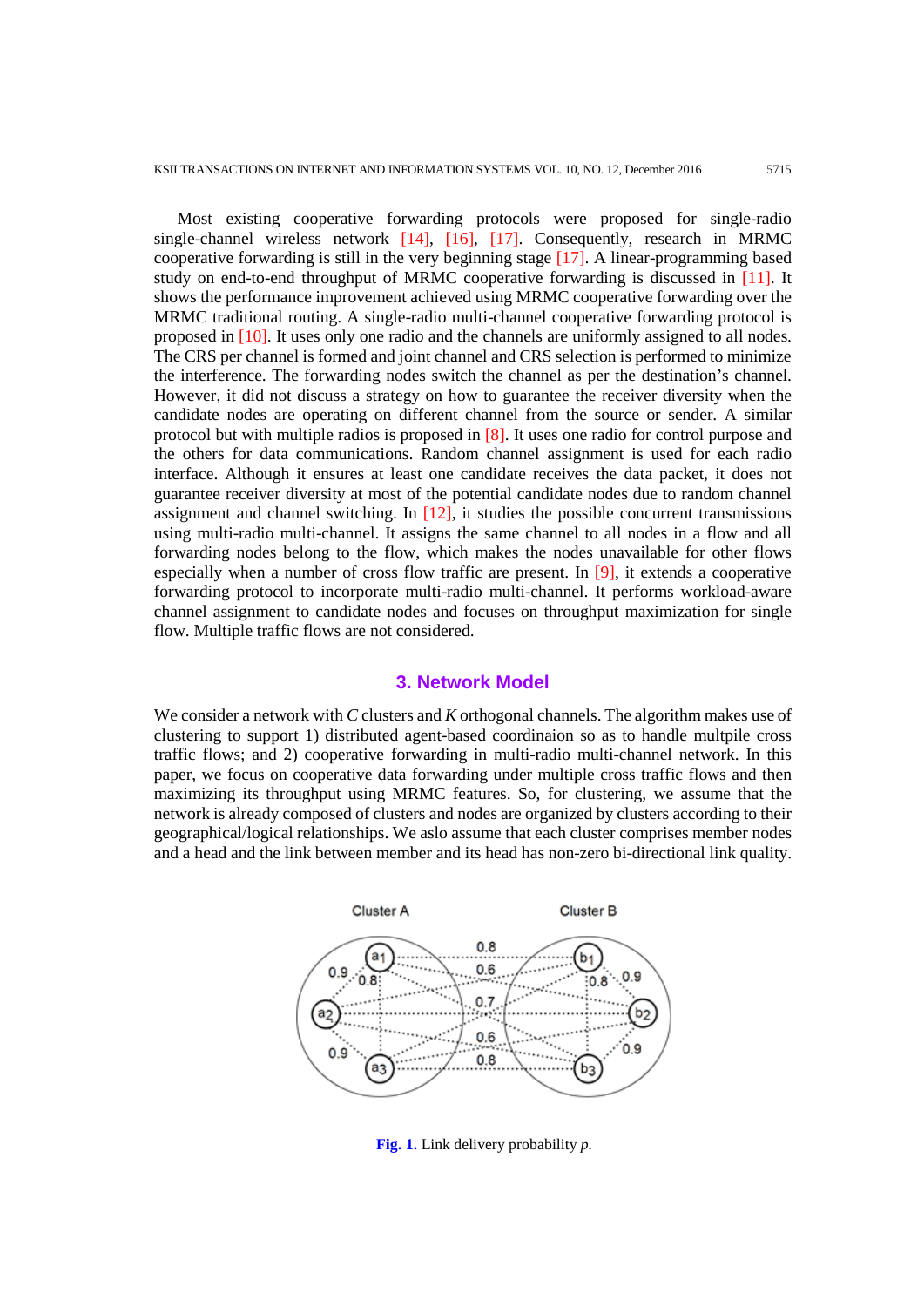# **4. Cluster-to-Cluster ETX (***C2CETX***)**

In CCDF algorithm, nodes conduct live-updating link qualities to monitor the unreliable and probabilistic nature of wireless channel and to compute the cluster path for data forwarding.

|                         | IP header  |                         |
|-------------------------|------------|-------------------------|
| neighbour node ID $n_i$ | vith $n_i$ | with $n_i$<br>$v_{rev}$ |
|                         | $\cdots$   |                         |

**Fig. 2.** Hello packet header format.

| IP header           |                        |  |  |  |  |
|---------------------|------------------------|--|--|--|--|
| next-hop cluster ID | destination cluster ID |  |  |  |  |
| data relay node ID  | <b>ACK-sender ID</b>   |  |  |  |  |
| .                   |                        |  |  |  |  |

**Fig. 3.** Data packet header format.

Each node broadcasts a hello message periodically, at an average period of  $\lambda$  (we use one second in the performance evaluation). Nodes calculate bi-directional link qualities of the links connecting to the direct contact nodes. This link quality denoted as  $p$  is calculated as  $p =$ *p<sub>fwd</sub>* ∗ *p<sub>rev</sub>*, where *p<sub>fwd</sub>* and *p<sub>rev</sub>* are the link quality of forward and reverse links. The reverse link quality *prev* with a contact node is calculated based on the received hello packet ratio during the last  $\omega$  seconds from that node. A node calculates  $p_{rev}$  using the equation shown below.

$$
p_{rev}(t) = \frac{r(t - \omega, t)}{\omega/\lambda}
$$

where  $p_{rev}(t)$  denotes the reverse link quality at time *t*,  $r(t - \omega, t)$  denotes the number of hello received from the contact node during the last  $\omega$  seconds, and  $\omega/\lambda$  denotes the number of hello the contact node sent during the last  $\omega$  seconds.

The forward link quality  $p_{\text{fwd}}$  with a contact node is obtained as follows. In addition to the IP header in the hello message, nodes also add the contact IDs and the reverse link qualities with each of the contacts. These reverse link qualities in the hello message are indirectly telling each of the contact node the forward link quality from each of them. From this  $p_{fwd}$  and above discussed *prev*, nodes obtain the bi-directional link qualities *p* with each of the contact nodes as shown in **Fig. 1**. The illustration of hello packet header format is given in **Fig. 2**.

From the measured link delivery probabilities, nodes compute the link delivery probabilities to neighbouring clusters. The illustration with three clusters named *A*, *B*, and *C* is shown in **Fig. 4**. Clusters *A*, *B*, and *C* act here as a source cluster, forwarding cluster, and destination cluster, respectively. A node in cluster *B* computes its link delivery probability to cluster *C* as follows.

$$
p_{b_i,C} = 1 - \prod_{j=1}^{|Z_C|} (1 - p_{b_i,c_j}), \forall b_i \in Z_B
$$
 (1)

where  $Z_B$  and  $Z_C$  refer to set of nodes in cluster *B* and cluster *C*. From  $p_{b,c}$ , the node computes the expected transmission count [19] to cluster *C* as follows.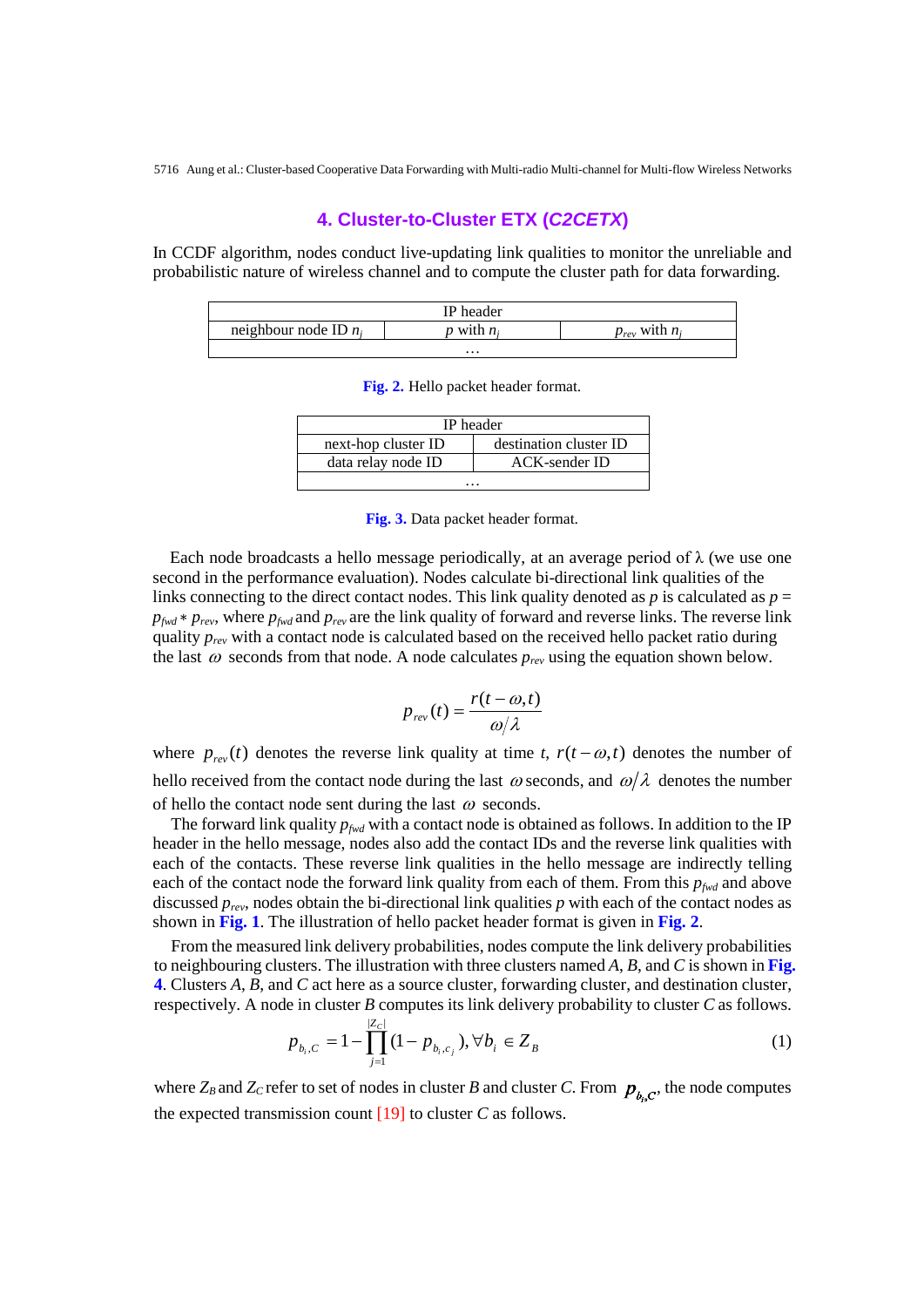$$
ETX_{b_i,C} = \frac{1}{p_{b_i,C}}
$$
 (2)

Nodes periodically update the measured ETX-to-cluster values to its head. From these members update, head calculates the cluster-to-cluster ETX (*C2CETX*) as follows.

$$
C2CETX_{B,C} = \sum_{e=1}^{2^{|Z_B|-1}} p(e) \min \left\{ x_{b_1}(e) ETX_{b_1,C}, x_{b_2}(e) ETX_{b_2,C}, ..., x_{b_{|Z_B|}}(e) ETX_{b_{|Z_B|},C} \right\}
$$
(3)

where  $C2CETX_{B,C}$  refers to ETX from cluster *B* to cluster *C*.  $p(e)$  refers to probability of each event and is computed as follows. Note that  $\chi$  is the set of all possible events, i.e.  $|\chi| = 2^{|Z_B|-1}$ .

$$
p(e) = \frac{1}{2^{|Z_B|-1}}, e \in \chi
$$
 (4)

The event *e* here refers to nodes in cluster *B* receive the data packet from cluster *A*  successfully.  $x_{b}$  (*e*) is the binary variable which is defined as "1" if  $b_i$  is selected in event *e* or "0" otherwise. We assume that the probability of each event is evenly distributed and the probability that all nodes fail to receive the data packet from cluster *A* is zero. Therefore, the calculation in (3) serves as a rough, conservative estimate of the cluster-to-cluster transmission count.



**Fig. 4.** Network with three clusters and *C2CETX* between clusters.



**Fig. 5.** Illustration of data forwarding in CCDF. For CCDF-MRMC, please refer to the channel number indicated in the bracket.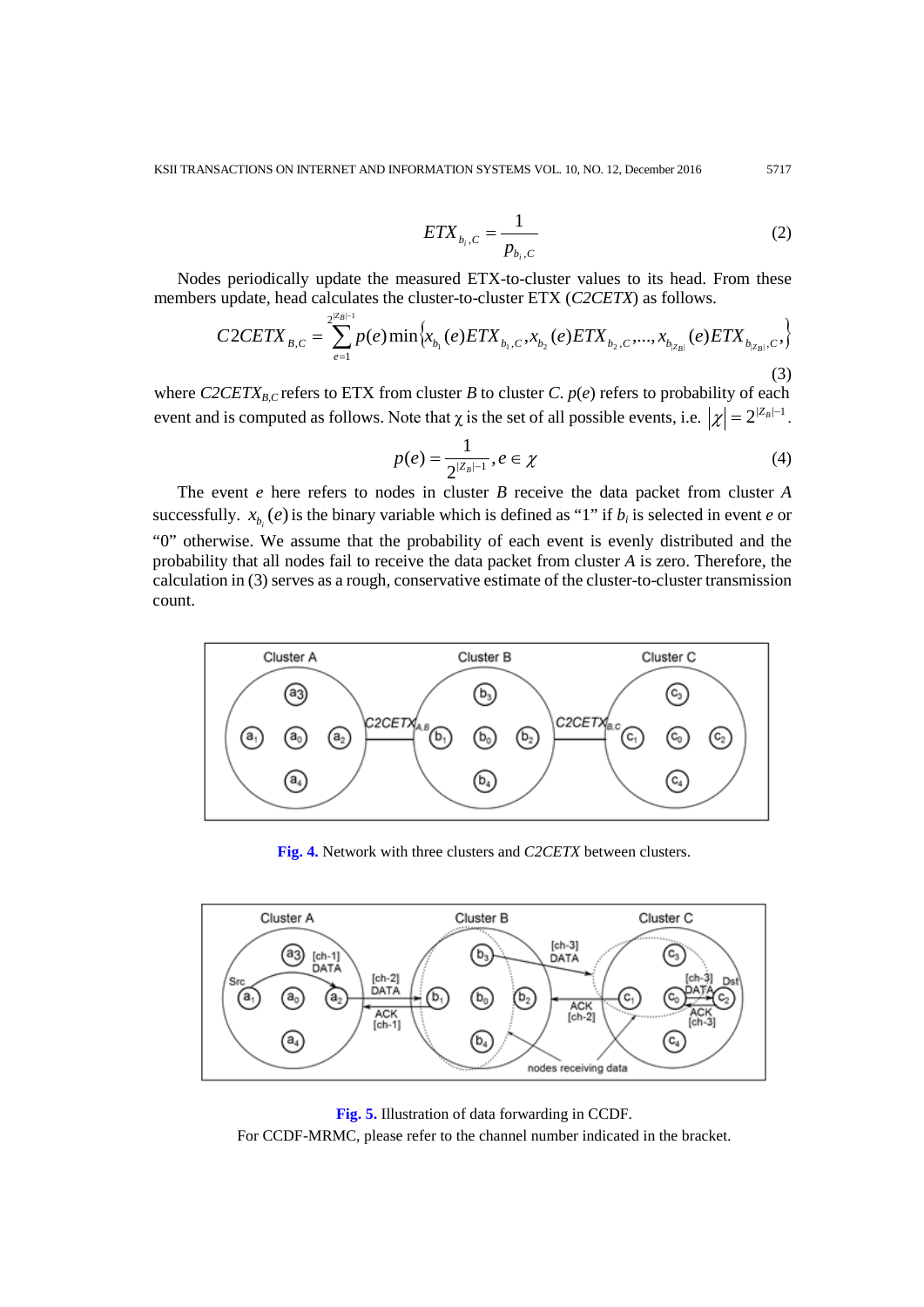# **5. Cluster-based Cooperative Data Forwarding (CCDF)**

In this section, we discuss the details of the CCDF data forwarding algorithm. We first describe an overview of the forwarding procedure. We then elaborate the details of the coordination mechanism which is called distributed agent-based coordination. We also present the additional components of the protocol that complement data forwarding which include network layer acknowledgement, packet buffers (primary and temporary), augmentation for data resiliency, and handling link loss. We also provide an example illustration of CCDF data forwarding in **Fig. 5**. The discussion based on the example is also provided at the end of this section.

 Each cluster head maintains a table with the *C*2*CETX* to all other clusters in the network. It then updates its members the consolidated *C*2*CETX* periodically. Cluster *A* calls cluster *B*  neighbour cluster if there is at least a node  $n_i$  in its cluster with non-zero  $p_{n_i, B}$  value.

 Cluster head dynamically selects a gateway node to each contact cluster based on the highest link delivery probability to the cluster. In CCDF, nodes which have direct connectivity to a neighbour cluster are called as bridge node to the cluster. So, a gateway node can be considered as one of the bridge nodes which has the strongest link quality to the neighbour cluster. Note that different nodes can be assigned as gateway to different contact clusters or a node can be assigned as gateway to more than one contact clusters. Cluster head will conduct reselection if there is a change in link delivery probability. This information is also added in the hello message. Therefore, member nodes are aware of gateway nodes to each contact cluster.

 We focus on the inter-cluster traffic flow in this paper as this type of traffic has to be traversed over multiple hops and has higher chance to be affected by other cross traffic flows. Suppose the source cluster is *A* and the destination cluster is *D*. A source node  $a_i$  chooses a cluster path with the lowest *C*2*CETX* value and performs the data forwarding as follows. Note that a source node chooses a next-hop cluster only if none of the member nodes in the cluster has a non-zero link delivery probability to cluster *D*.

 If the source node finds that the source cluster *A* has direct connectivity to the destination cluster, it first checks if it has direct connection to the destination cluster. If it does not have direct connectivity, it will then find a bridge node among its reachable members to the destination cluster. If it finds that it does not have direct connectivity to any bridge node, it will then get a member node as a relay and forward the data packet to the gateway via the relay node. Upon receiving the data packet, the bridge node or the gateway node broadcasts the packet to the destination cluster directly.

If the source node finds that there is no direct connectivity to the cluster *D*, it forwards the data packet as follows. It first checks if it has connectivity to the next-hop cluster. Suppose cluster *B* is the next-hop cluster. If it has connectivity to cluster *B*, it will broadcast the data packet to cluster *B* directly. Otherwise, it will forward the packet to a bridge node or the gateway node via a relay if it does not have connectivity to any bridge node. The bridge node or the gateway node will then broadcast the packet to cluster *B*. Upon receiving the data packet, cluster *B* performs distributed agent-based coordination as follows and further forwards the packet. The illustration of various data forwarding paths from the source/sender cluster to the next-hop or the destination cluster is shown in **Fig. 6**.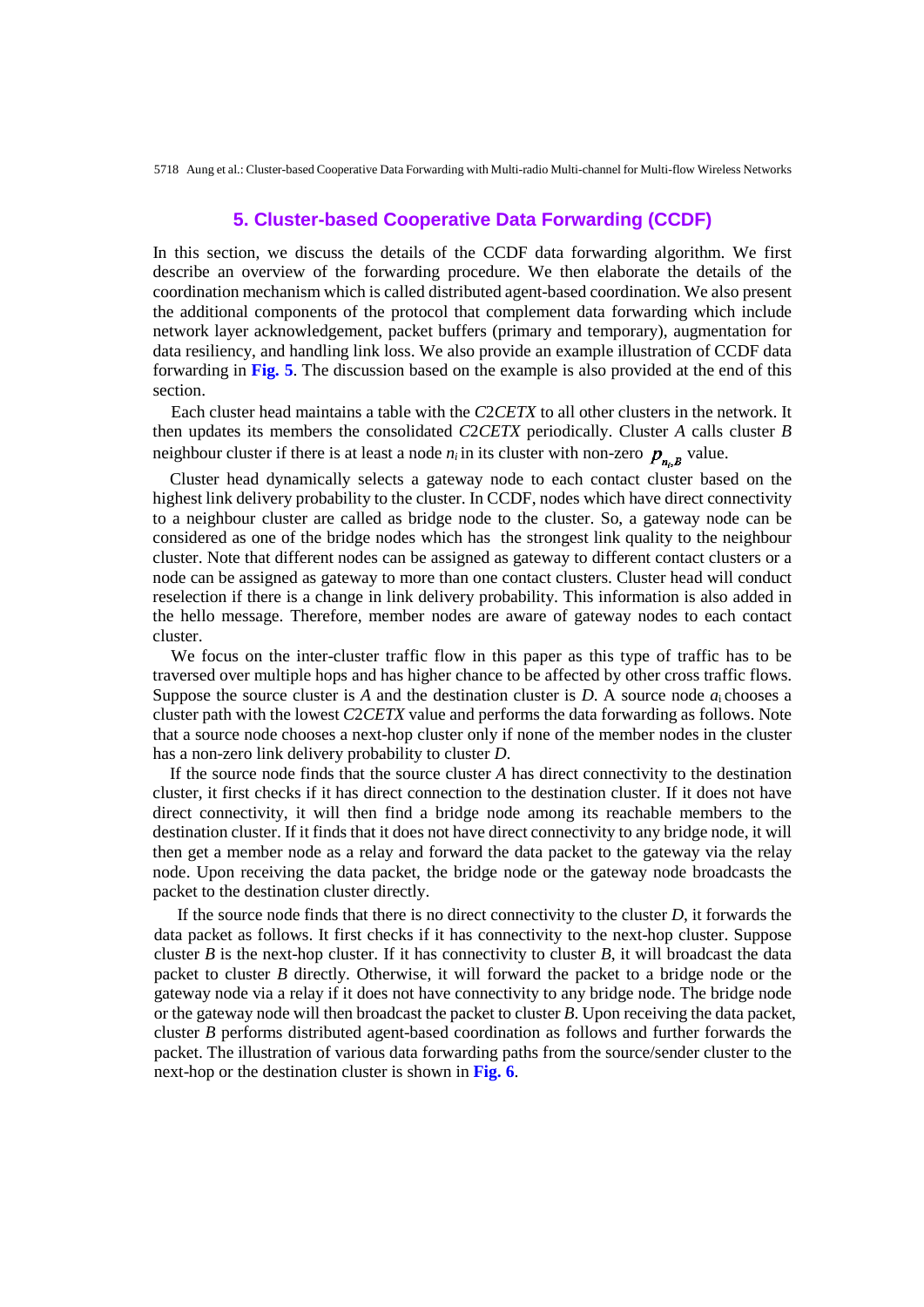

**Fig. 6.** Illustration of various data forwarding paths from the source/sender cluster to the next-hop or the destination cluster.

# **5.1 Distributed Agent-based Coordination**

We use cluster head as an agent for making decision on selecting a candidate out of all receivers to further forward the data packet. Upon receiving the data packet, nodes update head about the reception information *(senderID, packetID)*. We assume a packet has its unique ID. As we consider multiple traffic flows coming from any directions, the sender ID associated to each flow is attached in the reception information. Each node holds the reception for a period of time to append all the possible incoming traffic and informs head once timeout. Upon receiving the reception information, head first selects the next-hop cluster for each flow. Suppose cluster *C* is selected as a next-hop cluster for a flow  $f_i$ . Head then selects a node which has highest  $p_{n,c}$  value. If it finds that none of the receivers has connectivity to next-hop cluster, it selects a node which has highest  $p_{n_i,n_{\text{cov}}}$  value to the gateway node. After making the decision for all the receptions, head broadcasts its decision to the member nodes. For reliability, head sends the decision for three times so that all receivers receive the decision successfully and process the data packet accordingly. This decision re-send also notifies other nodes who has late reception, so that those nodes can promptly discard the packet without further

processing. Upon receiving the decision, nodes which are not selected as forwarding node discard the packet. Therefore, all the receivers not selected as forwarding node need not require any scheduling and processing for the data packet, resulting in higher probability of resource availability for other flows. In addition, the node selected as the forwarding candidate can immediately perform further data forwarding. In the follwing, we discuss the detail of the time

#### **5.1.1 Coordination time**

taken to perform distributed agent-based coordination.

In the existing cooperative forwarding protocols [14], [16], the forwarding candidates schedule the time-to-forward the data packet based on its forwarding priority/rank assigned by the source. The coordination time at each forwarding node is calculated as

$$
t_{b_r} = (r-1)t_{\delta} + rt_x \tag{6}
$$

where  $t_\delta$  refers to the minimum time interval required for suppression so as to avoid duplicate transmissions,  $t_x$  is the delay jitter, and  $r = 1$  being the highest priority node (highest rank). The  $t_{\delta}$  is calculated as the amount of time to complete a fragment transmission. A fragment may consist of multiple packets. Therefore, one can compute  $t_{\delta}$  as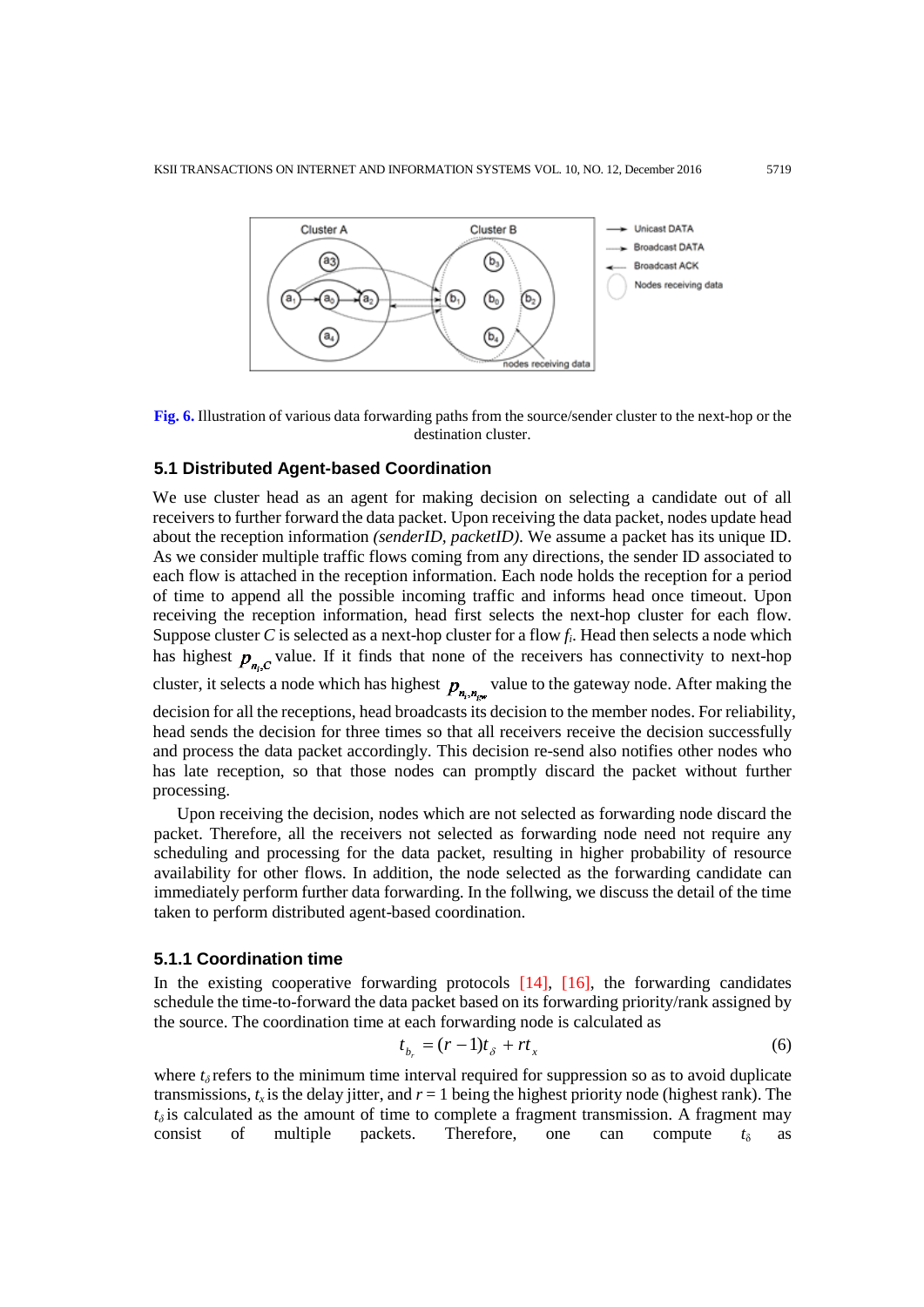*number* \_ *of* \_ *packets* \_ *per* \_ *fragment* × *per* \_ *packet* \_ *forwarding* \_ *time*. In SOAR [16], it limits the maximum number of packets queued on the wireless card to 3 and  $t<sub>\delta</sub>$  is set as 45*ms* (i.e. 15*ms* for each packet).

In CCDF, using distributed agent-based coordination, the time required for coordination is

$$
t_{agt} = t_{REF} + t_{EEQ} + t_x \tag{7}
$$

where  $t_{\text{agt}}$  is the time required for distributed agent-based coordination,  $t_{\text{REG}}$  denotes the time taken for the agent to receive decision request from all potential forwarding nodes, and  $t_{REP}$ , the time taken for decision reply. In CCDF, the agent sets the timer from the time it receives the first decision request till the threshold value  $T_{DEC}$ . Once timeout, it makes decision for all the request it has received within the time frame. Therefore  $t_{REQ} = t_{REQ_1} + T_{DEC}$ . Late request for the same packet will be discarded by the agent. A node which has not yet sent out the request but receives the decision from the agent will also drop the outgoing request.

In CCDF, there is a holding period at each candidate node before it reports the reception information to the agent. A holding period, denoted by  $t<sub>h</sub>$ , is the period of time during which the node tries to consolidate all incoming reception information at the moment so as to have less frequent reporting and more efficient coordination. Hence, if candidate nodes receive another flow packets during *th*, only one request for each candidate is required. We use cumulative request and reply so as to minimize the control overhead. Having this holding period is well in line with the existing cooperative forwarding protocols. In cooperative forwarding, sender sends data in bulk transfer (i.e., a fragment of packets) and candidate nodes start coordination for further forwarding at the end of the fragment transmission. Note that the coordination time in CCDF is not affected by the number of flows, but by the number of packets received at the candidate nodes. When a node finds that the request has been sent out, it will insert the newly received packet information in the next request message. This request will be sent when it reaches the maximum packet count or when holding period timeout. Therefore, if the information is happened to be hold at the candidate nodes, this waiting delay will be added into the coordination time for that packet.

In CCDF, upon receiving the reply from the agent, nodes discard the packet in the buffer if the ID is not listed or schedule their transmissions as follows. Nodes first sort the number of packets to be sent at each candidate node in ascending order. For the same number of packets, node with lowest ID will schedule its transmission first followed by the second lowest ID. Having this agent-based scheduling, it brings the following benefits. 1) Nodes do not require to involve in scheduling if they are not assigned as the forwarding node; 2) the forwarding node becomes the custody of the packet to ensure the delivery instead of source; 3) there is no scheduling misalignment, duplicate transmissions, and collisions due to inaccuracy in scheduling; and 4) it shortens the coordination time especially for multi-flow network with high traffic load.

 By having forwarding coordinators distributed over the network, no global priority scheduling is required. As a result, it can prevent the following situations. 1) Nodes being unable to hear the higher priority node transmission successfully due to the traffic coming from another source and therefore wrongly believe that the higher priority node did not receive the packet, resulting in duplicate transmissions; 2) having multiple schedules for multiple flows and inaccuracy in scheduling due to the unavailable medium, resulting in forwarding the same packet by different forwarding nodes at the same time; and 3) unnecessarily waiting for the higher priority node transmission when it is the only node who receives the packet correctly.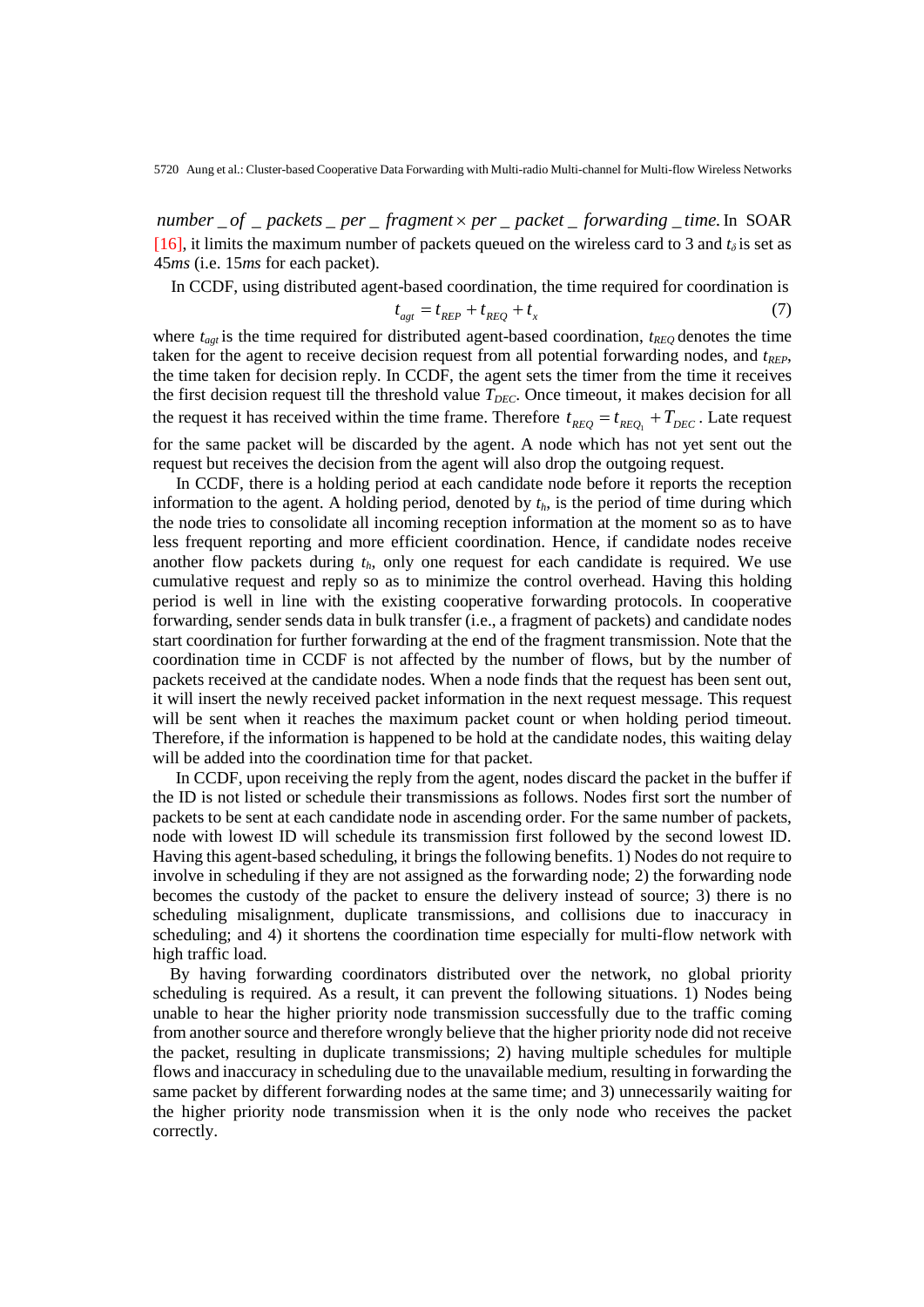# **5.1.2 Receiving cluster diversity**

CCDF also allows to take advantage of transmissions reaching nodes in a cluster closer to the destination cluster, other than the nodes in the next-hop cluster. That is, due to dynamic wireless link nature, it is possible that cluster *C* receives the data packet from cluster *A* over long, weak wireless links. To exploit this spatial diversity, cluster *C* also performs agent-based coordination and further forwards the packet to the destination cluster *D*. Upon overhearing the transmission from cluster  $C$ , the forwarding node in cluster  $B$  discards the ongoing transmission. It also inspects the interface queue and drops the packet if it has passed the packet to lower layer for transmission.

#### **5.2 Network Layer Acknowledgement**

In CCDF, nodes use IEEE 802.11 unicast for intra-flow data transmission and IEEE 802.11 broadcast for inter-flow data transmissions. We use network layer acknowledgement scheme as IEEE 802.11 broadcast mode does not provide any acknowledgement for the broadcast packet. Prior to forwarding the data packet to another cluster, the source/forwarding/gateway node dynamically chooses a node in the receiving cluster as ACK-sender node. It selects the node with which it has the highest link delivery probability. It then inserts the nodeID in the packet header as shown in **Fig. 3** and forwards the packet. Upon receiving the data packet from another cluster, a node sends an ACK if it is assigned as the ACK reply node in the packet header. Due to the dynamic nature of wireless links, different nodes can be assigned as ACK-sender for different data packets. In case of missing acknowledgement from the next-hop cluster, data sender can still be informed about the successful data reception when it overhears the data packet transmission from the next-hop cluster.

CCDF uses cluster-by-cluster acknowledgement. That is, once the source/forwarding node receives the ACK from the next-hop cluster, it discards the packet from its buffer. The forwarding node in the next-hop cluster becomes the custody for the data packet until it has successfully forwarded the packet to its next-hop cluster or the destination cluster.

We use cumulative acknowledgement instead of acknowledgement for individual packet to reduce the control packet overhead and collisions to data packet transmissions. This acknowledgement is transmitted in broadcast mode. Therefore, it informs not only the sender about successful reception of the data packet but also other nodes who are within the communication range. For ACK message reliability, the gateway node re-broadcasts the ACK it receives from next-hop cluster to make sure that the source/forwarding node are acknowledged.

## **5.3 Packet Buffer**

In the proposed protocol, a node maintains two types of buffer to store data packets as follows. *1) Primary packet buffer (buffer):* It is used to store the data packet while waiting for the head decision about the selected forwarding node.

*2) Temporary packet buffer (temporary buffer):* It is used to keep copies of packets which are being forwarded to the next-hop cluster but waiting for acknowledgement to ensure the successful reception. After the node overhears the acknowledgement from the ACK reply node, the corresponding packet copy will be removed from the temporary buffer. Otherwise, the node will retrieve the packet from the temporary buffer and store it in the primary buffer after acknowledgement timeout.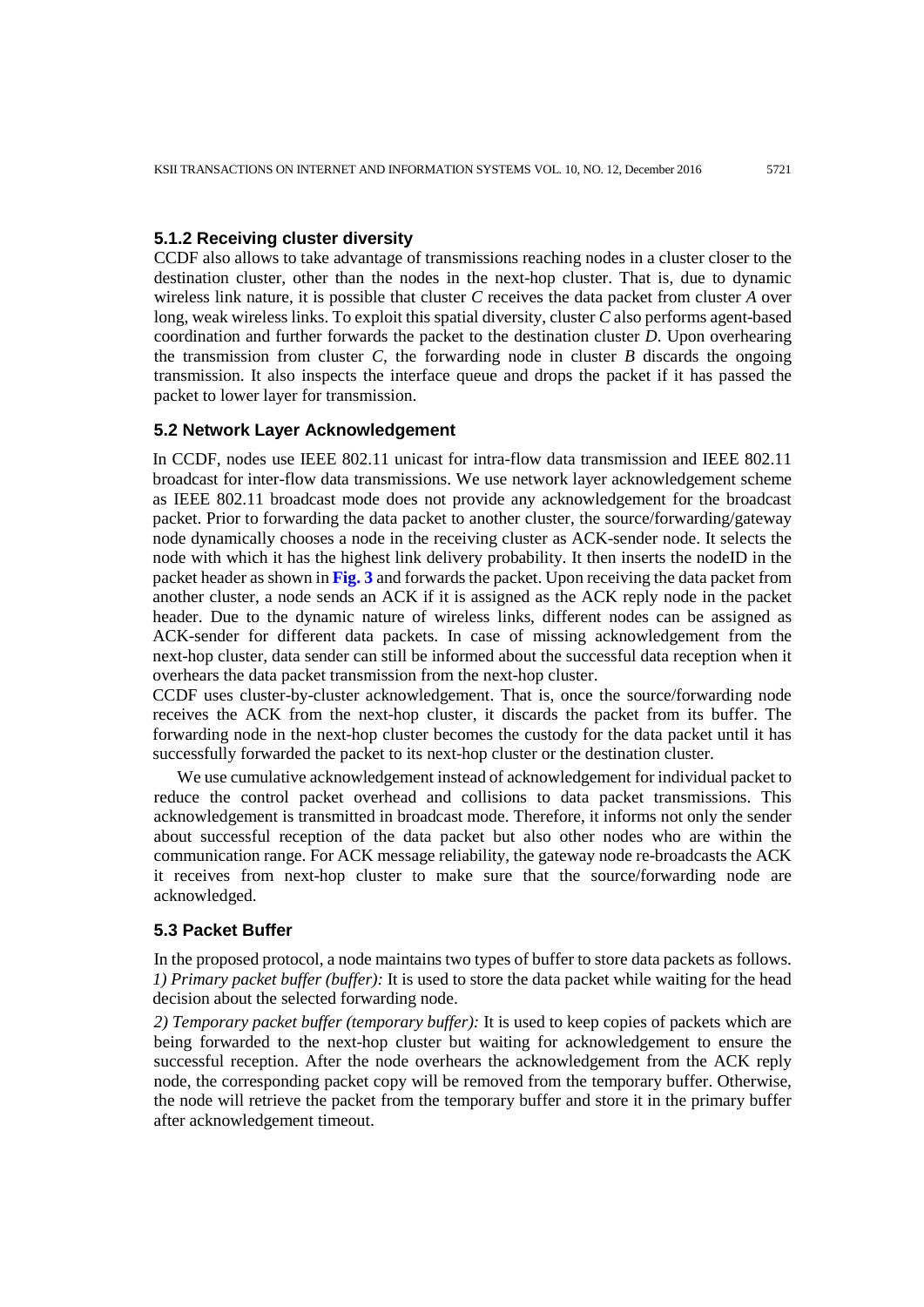#### **5.4 Augmentation for Data Resiliency**

As data packets are sent over long, weak wireless links, CCDF adds an augmentation mechanism to ensure data resiliency. When a cluster finds that if it has a non-zero link delivery value to the destination cluster, it will forward the data packet directly without traversing other clusters. However, sending over the long weak links likely incurs transmission failure with higher probability. Therefore, to strengthen this data delivery, an augmentation scheme is introduced. Suppose  $a_2$  is the sender,  $c_1$  is the ACK-sender selected by  $a_2$  and clusters A and C are the source/sender cluster and the destination cluster, respectively as shown in **Fig. 7**.



**Fig. 7.** Illustration of augmentation for data resiliency.

Consider the case where only nodes  $b_0$ ,  $b_1$ ,  $b_3$ , and  $b_4$  receive the data packet successfully from  $a_2$ . Suppose  $b_0$ ,  $b_1$ ,  $b_2$ ,  $b_3$ ,  $b_4$ , and  $c_1$  are listed as neigbours of  $a_2$  and  $b_0$ ,  $b_2$ ,  $b_3$ , and  $b_4$  are listed as neighbours of  $c_1$  in the most recent hello message of  $a_2$  and  $c_1$ , respectively. The hello message header format is given in Fig. 2. In this case, it can be observed that only nodes  $b_0$ ,  $b_3$ , and *b4* will participate in the augmentation for data resiliency.

Assume that nodes pariticipating in the augmentation process are denoted as  $n_k$ . A node  $n_k$ will further check whether 1) its link delivery probability to *C*,  $p_{n,c}$ , is higher than  $p_{a,c}$  and 2) its link delivery probability to *A*,  $p_{n_k, A}$ , is higher than  $p_{c_1, A}$ . The link delivery probabilities  $p_{a_2, C}$  and  $p_{c_1, A}$  can be computed from the neighbour list information included in the hello message of nodes  $a_2$  and  $c_1$ , respectively. If the conditions are met, the node will self-evaluate the length of delay as in (8) and will broadcast the packet when the timer expires.

$$
Delay(n_k) = \frac{t}{p_{n_k,C}} + x
$$
\n(8)

where  $p_{n_k, C}$  is the link delivery probability from  $n_k$  to cluster *C*. *t* refers to the average one-hop delay, i.e, the time taken from the transmitter network layer to the receiver network layer, which includes processing time, queuing time, and transmission time and *x* is the jitter which follows uniform distribution. When a node  $n_k$  overhears transmission from another  $n_k$  node or the acknowledgement for the data packet from the ACK-sender, it will discard the ongoing transmission. By having the backup transmissions, the success probability of data delivery from  $a_2$  to the destination cluster  $C$  is improved.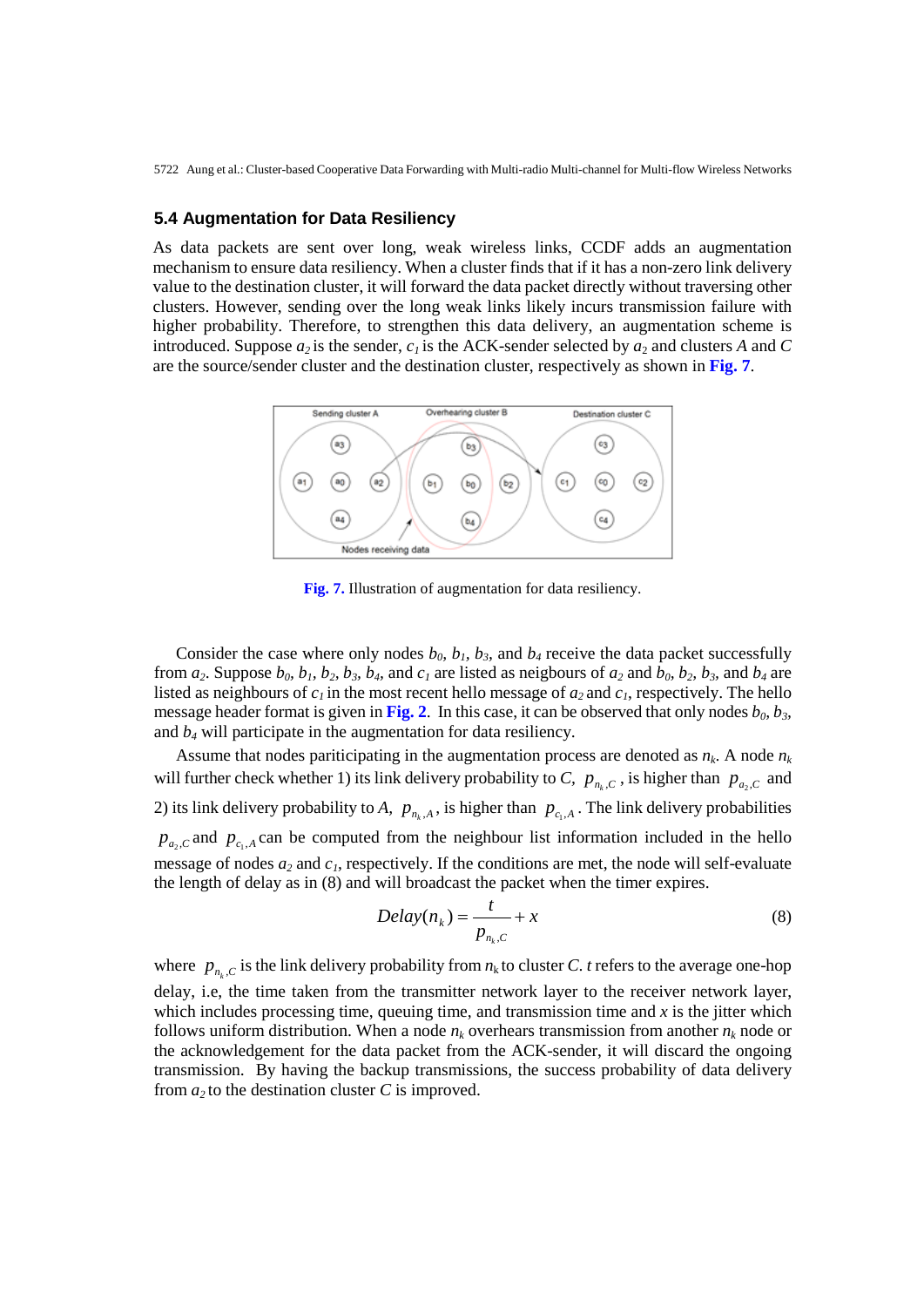## **5.5 Handling Link Loss**

Due to the dynamic and random nature of wireless link, the communication link can be lost while packets are being forwarded. To stop sending out packet if the link is lost, the link layer maintains a bi-directional link delivery information table and passes the packets to interface queue only if the link delivery probability is non-zero. In case of link loss, the link layer will discard the packet.

#### **5.6 Data Forwarding Example**

An example illustration about the forwarding in CCDF is given in **Fig. 5**. There are three clusters: *A*, *B* and *C* in this example. Node  $a_1$  from cluster *A* is the source and  $c_2$  from cluster *C* is the destination. Assume none of the nodes in cluster *A* has non-zero delivery probability to cluster *C*. From the *C*2*CETX* information, *a*1 chooses cluster *B* as the next-hop cluster.

Suppose the link delivery probability from  $a_1$  to cluster *B* (i.e.,  $p_{a_1, B}$ ) is zero and  $p_{a_2,B} > p_{a_0,B} > p_{a_3,B} > p_{a_4,B}$ . Cluster head of *A* (assumes  $a_0$  in this example) assigns node  $a_2$  as the gateway node to cluster *B* as it has highest delivery probability to *B* among all other nodes.

As  $a_1$  has no direct connectivity to  $B$ , it unicasts its data packet to the gateway node  $a_2$ . Upon receiving the data packet,  $a_2$  chooses  $b_1$  as the node to reply *ACK* for its upcoming transmission, inserts  $b_1$ 's ID in the packet header, and broadcasts the packet. Upon receiving the data packet from  $a_2$  (nodes receiving  $a_2$ 's transmission are shown in the dotted line), nodes in *B* reply ACK if it is assigned as the ACK reply node. Note that the node  $a_2$ , which is the current gateway node to *B* will re-broadcast the ACK reply upon receiving so as to ensure that all the nodes in *A* receive the reply. Nodes in *B* will then perform distributed agent-based coordination. Suppose cluster head of *B* (assumes  $b_0$  in this example) selects node  $b_3$  as the forwarding node as it is the best candidate among others. Upon receiving the decision, nodes not selected as the forwarding candidate will then drop the packet. The forwarding node, which is  $b_3$  in this example will then broadcast the data packet to cluster *C*. Here, it chooses  $c_1$ as the ACK reply node for its upcoming transmission.

Upon receiving the data packet from  $b_3$ , the ACK reply node, which is  $c_1$  in this example, will first reply the ACK to *B*. As the receiving node knows that the destination, which is  $c_2$  in this example, is a member in its cluster, each receiver  $(c_0, c_1,$  and  $c_3)$  will self-evaluate the time-to-forward based on its delivery probability to  $c_3$  using (8) and broadcasts once timeout. Upon receiving the data packet, *c*3 replies the ACK using broadcast. By overhearing another receiver's transmission or the ACK reply from  $c_3$ , the rest of the receivers will cancel their schedule and drop the packet.

# **6. CCDF with MRMC**

Although we can now avoid coordination misalignment and scheduling inaccuracies, there still exists interference and collisions in multiple flow network. As a result, it causes all potential forwarding nodes being unable to receive the data packet from source/sender and hence, resulting in throughput drop and unsuccessful data delivery. In order to suppress potential interferences and collisions and improve the system capacity, a promising way is to incorporate the MRMC capability into CCDF. In the following, we first discuss how radios and channels are being assigned in CCDF and then present the cooperative data forwarding over diverse channels.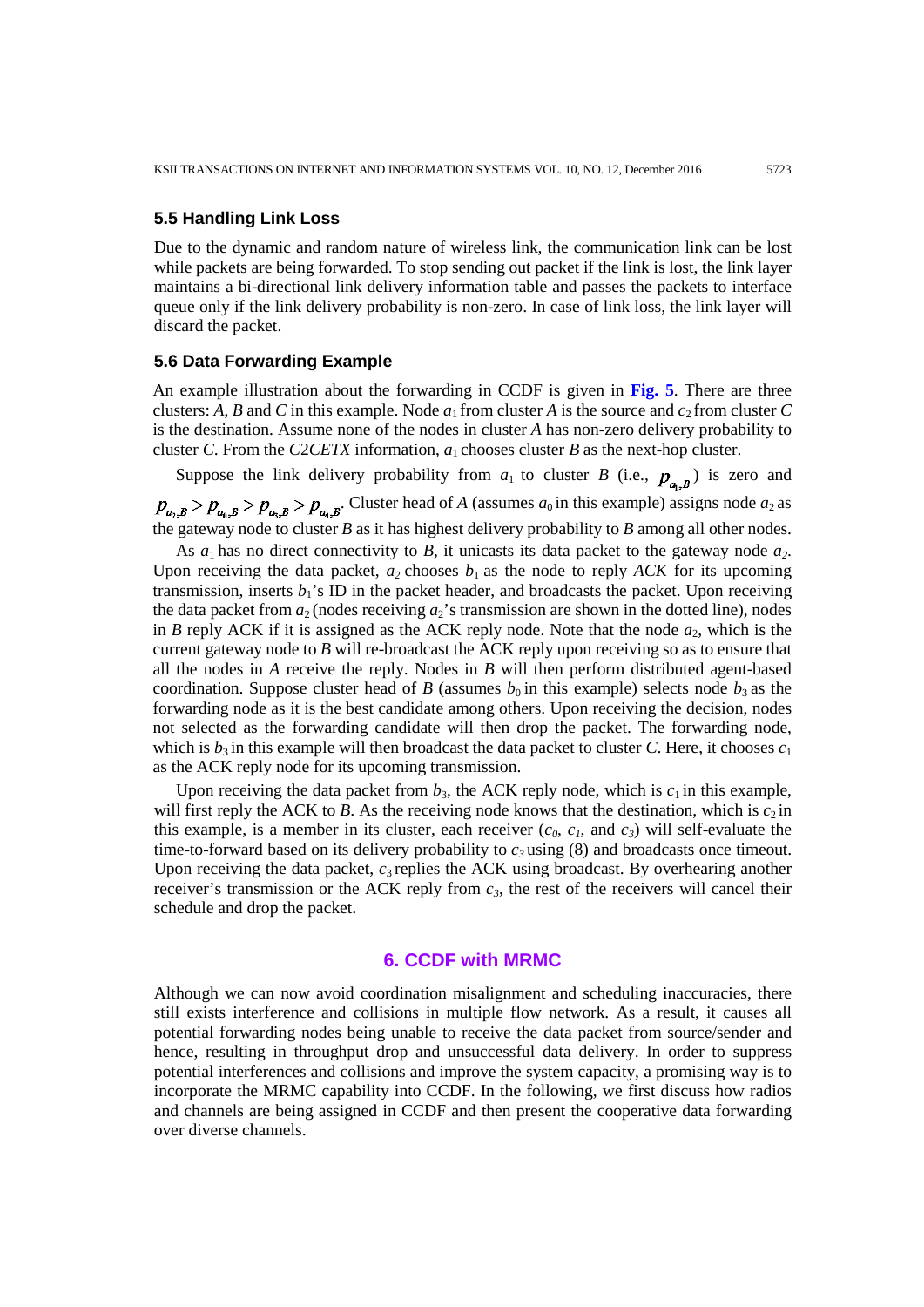## **6.1 Cluster-based Channel Assignment**

We use *K* −1 channels for data transmission/reception and one channel for control purpose. We call *K* −1 channels "data channel" and the one used for sending/receiving control messages "control channel". Each node is equipped with three radios namely *R*1, *R*2, and *R*3. The radio *R*1 is used for control purposes and therefore, it tunes to control channel. The second radio *R*2 is used for receiving incoming packets and the last radio *R*3 is used for transmitting outgoing packets. By allocating the transmit radio and receive radio specifically, it supports multi-radio multi-channel functions for multiple receptions with unlimited number of channels.

Here, channel assignment is required only for radio *R*2. Cluster head chooses a channel for *R*2. Assume each cluster *C<sub>i</sub>*, where *C<sub>i</sub>*  $\in$  *C*, has a unique ID,  $ID_c$ ; ( $0 \leq ID_c \leq |C|-1$ ). Cluster head of each cluster conducts an initial channel assignment for *R*2 as follows.  $k_{c_i} = ID_{c_i} \pmod{K-1}$  (9)

where  $k_c$  refers to the channel number of  $R2$  at cluster  $C_i$ . Member nodes in each cluster set  $R2$  to  $k_c$  upon receiving the notification from the head. As we focus on the scheduling and data delivery problem in cooperative forwarding under multi-flow network, we assume that every adjacent cluster in the network uses different channel for *R*2. For the inter-flow interference estimation and channel reassignment, one can use the approach in *iAWARE*  protocol [21] [22] and switch the channel for *R*2. As the adjacent cluster selects different channels for *R*2 and the node switches *R*3 as per the next-hop cluster *R*2's channel for transmission, the probability of having intra-flow interference is low.

#### **6.2 Data Forwarding over Diverse Channels**

For intra-cluster data communications, nodes use *R*2 for both transmission and reception. For inter-cluster data communications, nodes use radio *R*2 for reception and *R*3 for transmission. All members in a cluster use the same channel on *R*2. By tuning the same channel on *R*2, the receivers diversity required for cooperative data forwarding is achieved.

Consider clusters *A*, *B*, and *C* are the source, next-hop, and the destination cluster respectively. Let  $a_i$  be the source/sender node in cluster A and  $b_i$  be the forwarding node selected using distributed agent-based coordination in cluster *B*. Let *R*2 of clusters *A*, *B*, and *C*  are on channels 1, 2, and 3, respectively. The data packet from *ai* to cluster *C* will be forwarded as shown in **Fig. 8**.

As described in **Fig. 8**, when there is no direct connectivity to cluster *B*, *ai* uses *R*2 to reach to gateway node *a*gw. Then the gateway node uses *R*3 and tunes the channel to the one cluster *B*  is using for receiving. Otherwise, it uses its *R*3 radio and tunes the channel to cluster *B*'s receiving channel. Same concept applies to the second cluster-hop forwarding as well.

Using dedicated radio for transmission and for reception and switching the transmitter radio's channel based on the receivers' channel, concurrent transmissions is achieved while retaining the spatial diversity. In addition, as adjacent clusters are using different receiving channel, the interference caused by other flows coming to the adjacent cluster can be avoided. As discussed in CCDF, having distributed agent-based coordination enables to process multiple incoming flows at the same time. Incorporating MRMC into the CCDF further enhances the system capacity as forwarding candidates selected for each flow will likely be using different channels for their outgoing transmissions. Moreover, CCDF with MRMC works well for unlimited number of channels while requiring only three radios.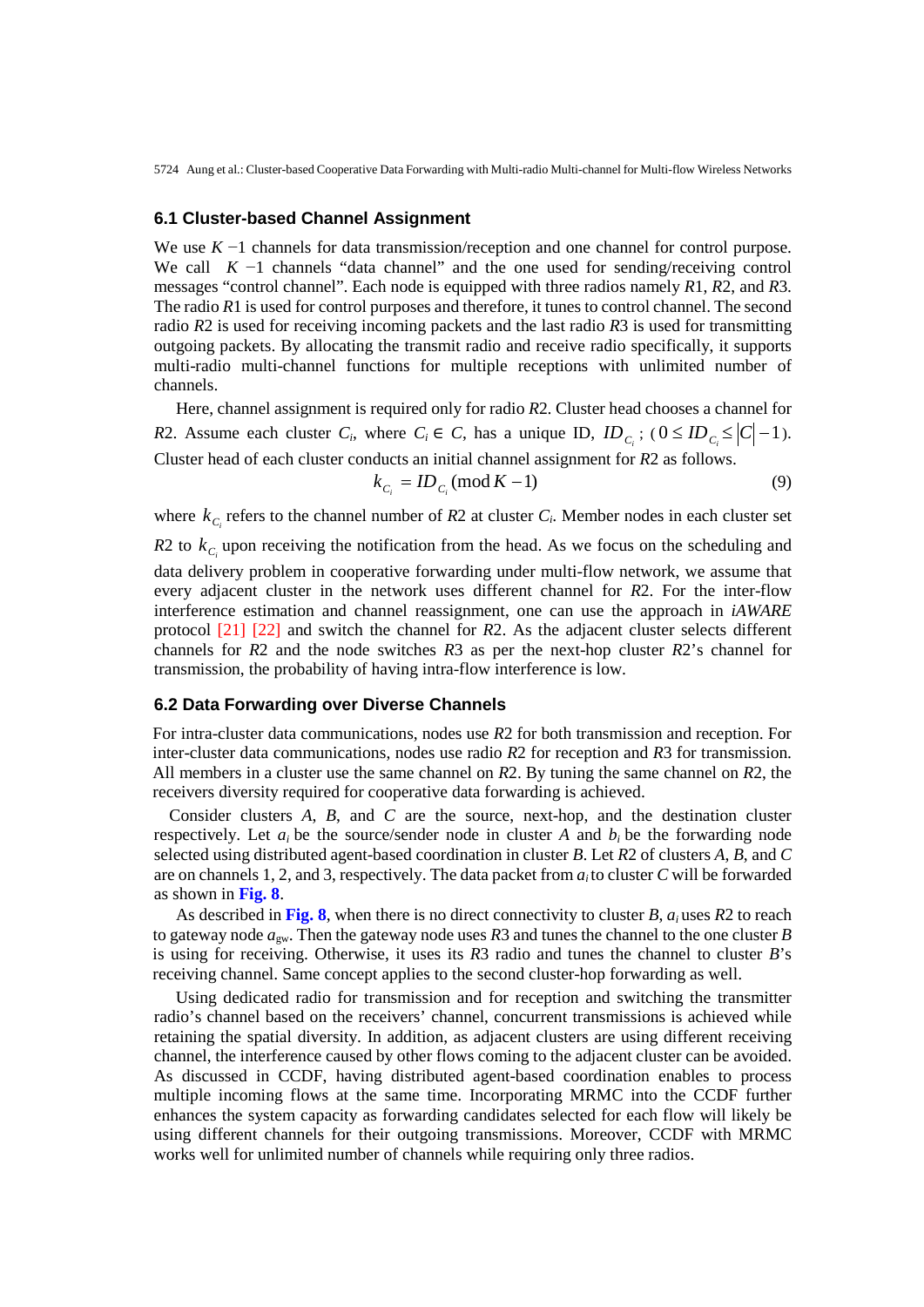```
1: First cluster-hop forwarding:
2: if p_{a_i, B} = 0 then
3: a_i \xrightarrow{ch2} a_{gw} \xrightarrow{ch3} Ba_{gw} \xrightarrow{ch2} a_{gw} \xrightarrow{ch3}4: else
5: a_i \xrightarrow{ch3} B6: end if
7: Second cluster-hop forwarding:
8: if p_{bc} = 0 then
9: b_i \xrightarrow{ch3} b_{gw} \xrightarrow{ch4} Cb_{\scriptscriptstyle gw} \xrightarrow{ch3} b_{\scriptscriptstyle gw} \xrightarrow{ch4}10: else
11: b_i \xrightarrow{ch4} C12: end if
```
**Fig. 8.** Data forwarding over diverse channels

# **6.3 CCDF-MRMC Example**

The example illustration of CCDF with MRMC is given in **Fig. 5**. Assume there are four channels *ch*0, *ch*1, *ch*2, and *ch*3 in the network (i.e.,  $K = 4$ ). Suppose  $R_1$  of all nodes tune to channel *ch*0. Using (9), nodes in clusters *A*, *B*, and *C* choose *ch*1, *ch*2, and *ch*3 for their *R*2 radio, respectively. Therefore, as shown in **Fig. 5**, when a node sends a data packet to another cluster (i.e., inter-cluster communication), it uses *R*3 radio and tunes the channel of *R*3 to the receiving cluster's *R*2*'s* channel. Note that for the intra-cluster communication, it uses *R*2 radio. It is also important to point that CCDF-MRMC allows channel reuse. That is, if there are only 3 channels in the network (i.e., *K* =3), cluster *C* will reuse *ch*1 and therefore, its *R*2 radio will be operating on *ch*1. We will show the performance of both cases, i.e., with reuse and without reuse, in the performance evaluation.



**Fig. 9.** Network topology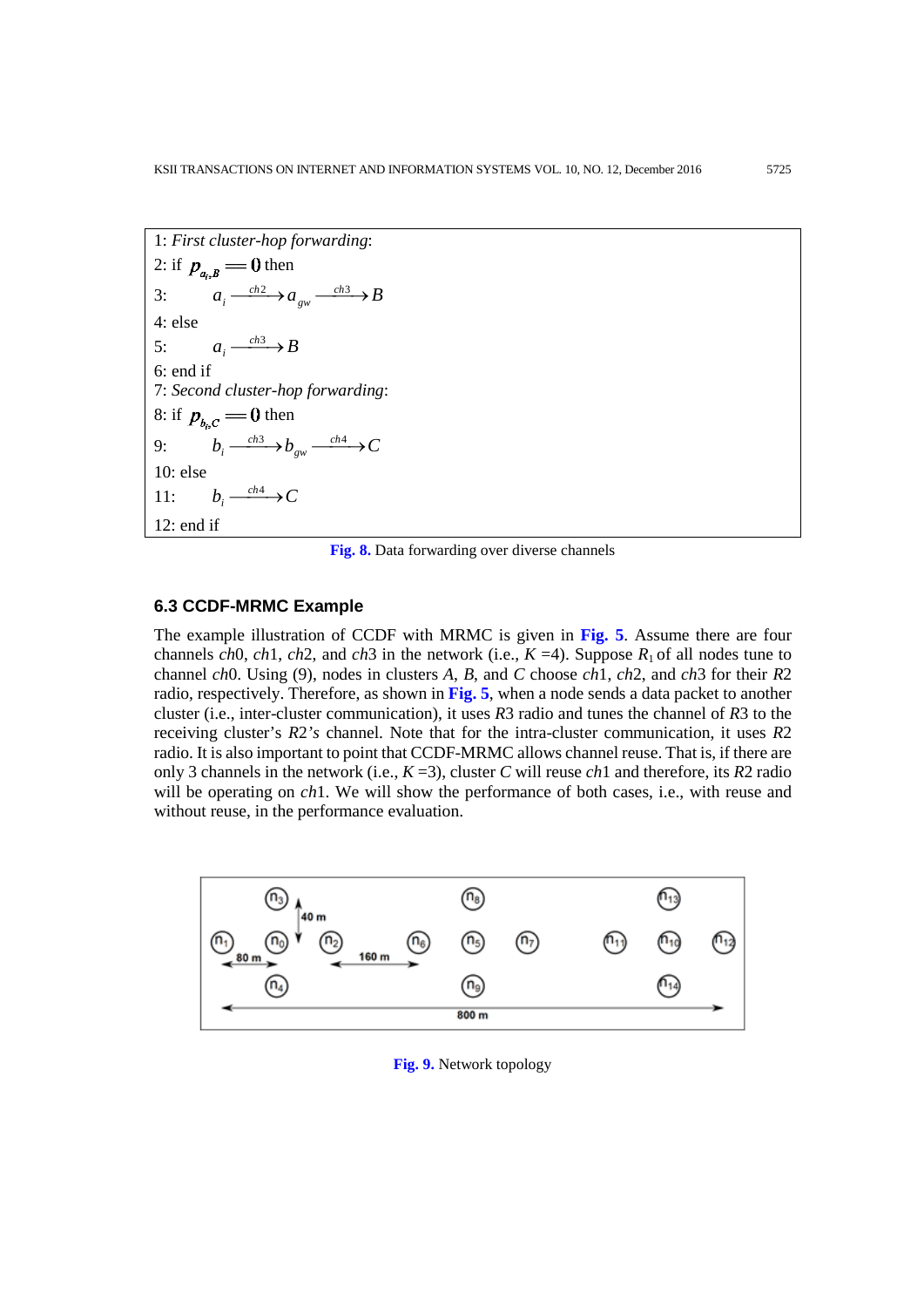| <b>Parameter</b>        | <b>Scenario I</b>                                                                                      | Scenario II                                                        |  |
|-------------------------|--------------------------------------------------------------------------------------------------------|--------------------------------------------------------------------|--|
| Network area $(lxl m2)$ | 80x800                                                                                                 | 80x800                                                             |  |
| Number of nodes         | 15                                                                                                     | 15                                                                 |  |
| Transmission range      | Probabilistic                                                                                          | Probabilistic                                                      |  |
| Fading model            | Nakagami                                                                                               | Nagamai                                                            |  |
| Traffic rate            | 10 Packets/sec                                                                                         | 100 Packets/sec                                                    |  |
| Total number of packets | 3000                                                                                                   | 100                                                                |  |
| Packet size             | 512 Bytes                                                                                              | 1000 Bytes                                                         |  |
| Traffic type            | Constant Bit Rate (CBR)                                                                                | <b>Constant Bit Rate (CBR)</b>                                     |  |
| Number of traffic flows | 2, 3, 4, 5, 6                                                                                          |                                                                    |  |
| Traffic flow (src,dst)  | $(n_1, n_{12}), (n_{13}, n_3), (n_4, n_{14}), (n_{11}, n_0),$<br>$(n_2, n_{10})$ , and $(n_1, n_{14})$ | $(n_1, n_7), (n_1, n_{11}), (n_1, n_{10}),$ and<br>$(n_1, n_{12})$ |  |

**Table 1.** Simulation parameters

# **7. Performance Evaluation**

We use network simulator (NS-2) to evaluate the performance of the proposed scheme. The evaluation covers two main scenarios which include 1) single-radio single-channel (SRSC or 1R1C); and 2) multi-radio multi-channel (MRMC) with three radios three channels (3R3C) and three radios four channels (3R4C) cases. We implement AODV [1] with MRMC capability for performance comparison in MRMC networks. We examine 1) the packet delivery ratio (PDR) which shows the amount of packets delivered over the amount of packets generated, 2) the end-to-end delay which indicates the time taken from the packet generated at the source application layer to the packet delivered at the destination application layer, and 3) the MAC layer transmission count which indicates the number of times a packet is transmitted/forwarded by the nodes over the air to be delivered to the destination. The transmission count here also takes into account the number of retransmissions as well.

The network topology used in our simulation is illustrated in **Fig. 9**. The Nakagami propagation model is used to study the effect of realistic fading environment. Therefore, the transmission range between two nodes is probabilistic. The fading model parameters can be found in [18]. **Fig. 10** shows the probe (HELLO) packet reception ratio over distance. With this reception probability, it is noted that the source and destination pair  $(n_1, n_2)$  which are at the two ends would take 10 hops end-to-end path length under 100% reception probability. In CCDF, with the given topology, three clusters are formed with nodes  $n_0$ ,  $n_1$ ,  $n_2$ ,  $n_3$ , and  $n_4$  in cluster *A*,  $n_5$ ,  $n_6$ ,  $n_7$ ,  $n_8$ , and  $n_9$  in cluster B and  $n_{10}$ ,  $n_{11}$ ,  $n_{12}$ ,  $n_{13}$ , and  $n_{14}$  in cluster *C*, respectively. Note that, the node with the highest packet reception ratio to all the other nodes in the cluster is assigned as the head (i.e. agent for coordination). Therefore, nodes  $n_0$ ,  $n_5$ , and  $n_{10}$  become the head of the respective cluster.

We compare the network performance with the end-to-end routing (AODV) for SRSC network and AODV-MRMC for MRMC network. We use scenaio I network model shown in **Table 1**. We study the effect of number of traffic flows on network performance. In addition, we also conduct a performance comparison with an opportunistic routing (OR) scheme. The implementation of OR scheme is discussed in Section 7.2. This study is conducted on single flow traffic in SRSC environment. For this study, we use scenario II network model. To the best of our knowledge, no cooperative forwarding study/mechanism on the same candidate relay set being used for multiple cross traffic flows and under multi-radio multi-channel environment has been conducted/proposed. In this study, we show the performance advantage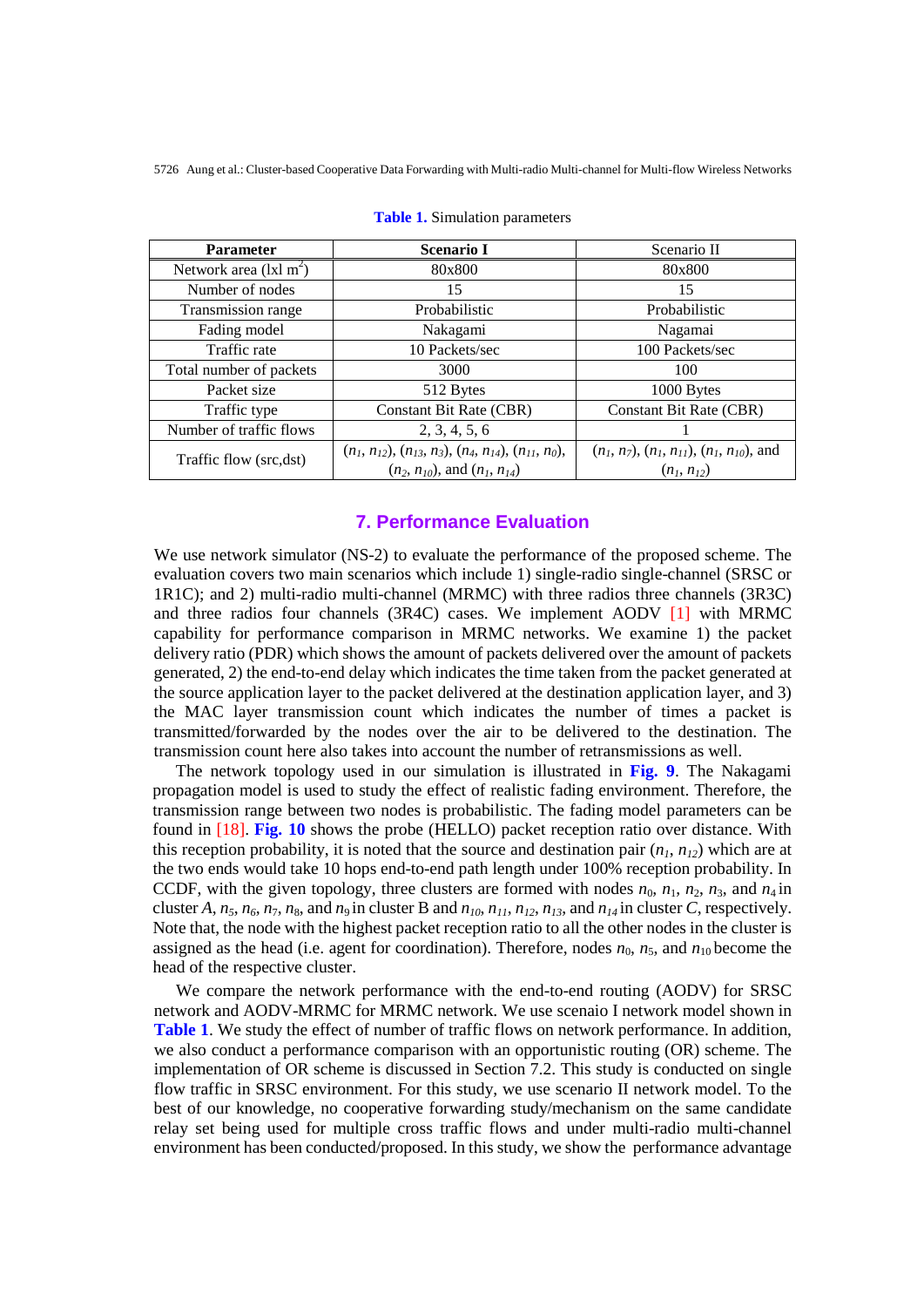of using proposed agent-based coordination compared to the commonly used timer-based coordination.

The IEEE 802.11 standard is used in all the simulation studies in this paper. All traffic flows are injected into the network at the same time to study the multi-flow network performance. We collect simulation results using identical traffic model with at least 10 different traffic injection time. Each simulation is run for 900 seconds. The detail simulation parameters are described in **Table 1**.



**Fig. 10.** Probe packet reception ratio over distance.

## **7.1 AODV with MRMC Implementation**

We implement the same radio-channel assignment for the AODV in order to make the performance comparison. In AODV-MRMC, each node is equipped with three radios *R*1, *R*2, and *R*3. The radio *R*1 is used for control purposes and therefore, it tunes to control channel. The second radio *R*2 is used for receiving incoming packets and the last radio *R*3 is used for transmitting outgoing packets. All the control messages are sent over the control channel. Route discovery which includes sending/receiving route request (RREQ) and route reply (RREP) messages are also conducted over the control channel. The node uses the transmitting radio *R*3 to forward the packet. The channel for *R*3 is switched based-on the next-hop receiver's channel, same as in the CCDF-MRMC. The node can receive the data packet at the same time while transmitting as it uses *R*2 for incoming data packet, as per the CCDF-MRMC.

## **7.2 Opportunsitic Routing Implementation**

We impletement opportunistic routing (OR) protocol in NS-2 based on the ExOR mechanism [14]. Candidate relays are selected and prioritized based on the ETX to the destination. Nodes maintain in-memory batch map which records the highest priority candidate ID which is known to have a copy of the packet. Nodes embed the in-memory batch map in the data packet header and broadcast the packet. This embedded information indirectly acknowledge other candidates of which packets were successfully received. Timer-based cooridnation is used for transmission scheduling and duplicate trannsmssion avoidance. As shown in **Table 1** scenario II network model, the traffic source initially generates 100 data packets. Therefore, we set batch size for OR to 100.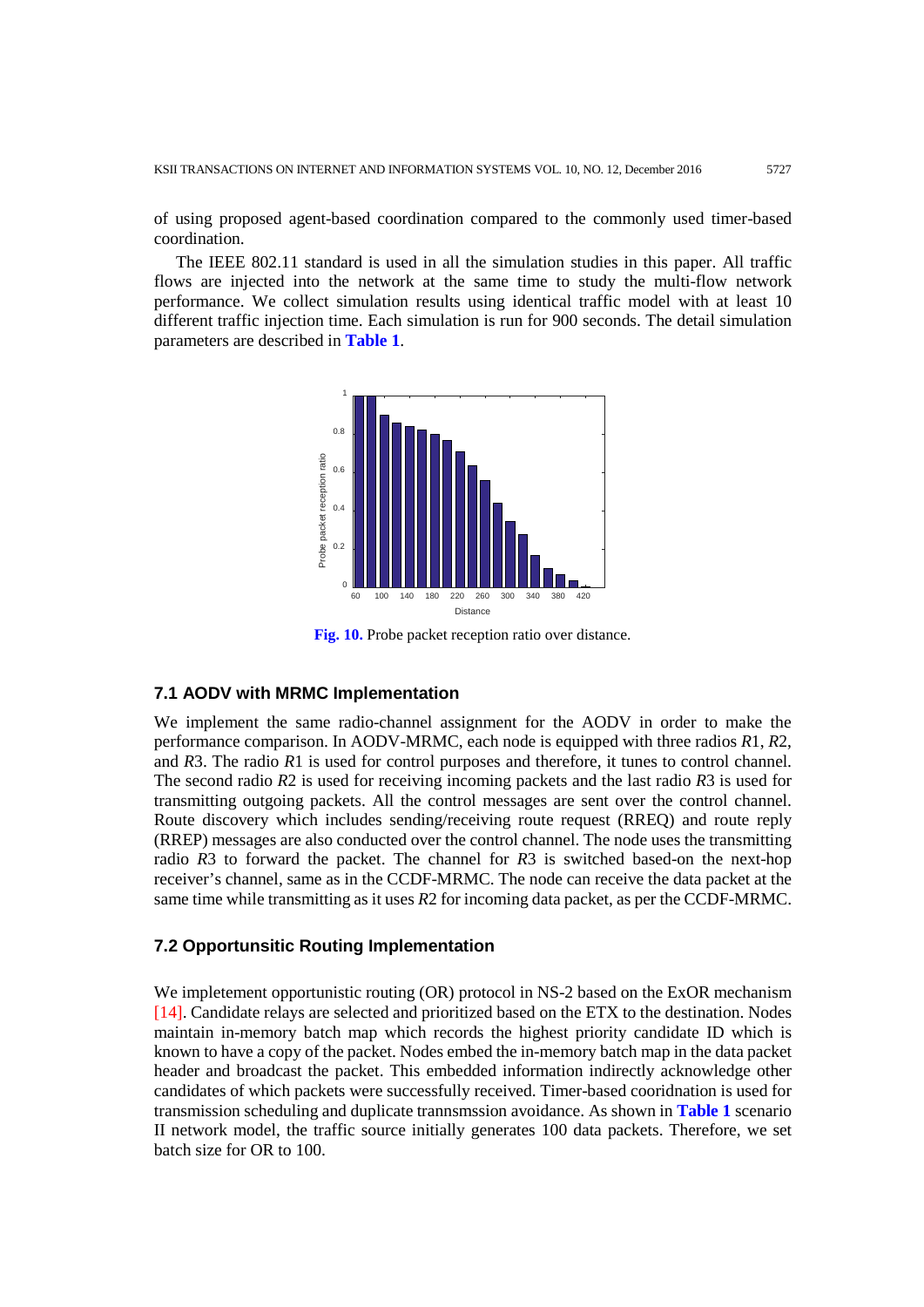

**Fig. 13.** Throughput: (a) SRSC; (b) 3R3C; and (c) 3R4C.

**Table 2.** Relative packet delivery ratio improvement of CCDF-MRMC over AODV-MRMC

| counterpart                                         |        |        |        |        |        |  |  |
|-----------------------------------------------------|--------|--------|--------|--------|--------|--|--|
| 2 flows<br>6 flows<br>3 flows<br>5 flows<br>4 flows |        |        |        |        |        |  |  |
| CCDF-3R3C                                           | 136.49 | 141.77 | 143.68 | 182.46 | 225.59 |  |  |
| CCDF-3R4C                                           | 126.43 | 140.03 | 140.72 | 170.89 | 183.27 |  |  |

|  | <b>Table 3.</b> Relative end-to-end delay improvement of CCDF-MRMC over CCDF-SRSC |  |
|--|-----------------------------------------------------------------------------------|--|
|--|-----------------------------------------------------------------------------------|--|

|           | 2 flows           | 3 flows | 4 flows | 5 flows | 6 flows |
|-----------|-------------------|---------|---------|---------|---------|
| CCDF-3R3C | 35.34             | 3.84    | 2.36    | . 60    | 3.62    |
| CCDF-3R4C | 22.77<br>، ۱۷۰٬۰۰ | 3.67    | 2.14    | 1.34    | 2.04    |

**Table 4.** Relative end-to-end delay improvement of CCDF-MRMC over AODV-MRMC counterpart

|           | 2 flows | 3 flows | 4 flows | 5 flows | 6 flows |
|-----------|---------|---------|---------|---------|---------|
| CCDF-3R3C | 88.61   | 70.47   | 45.99   | 29.14   | 48.88   |
| CCDF-3R4C | 105.76  | 82.41   |         | 30.91   | 40.99   |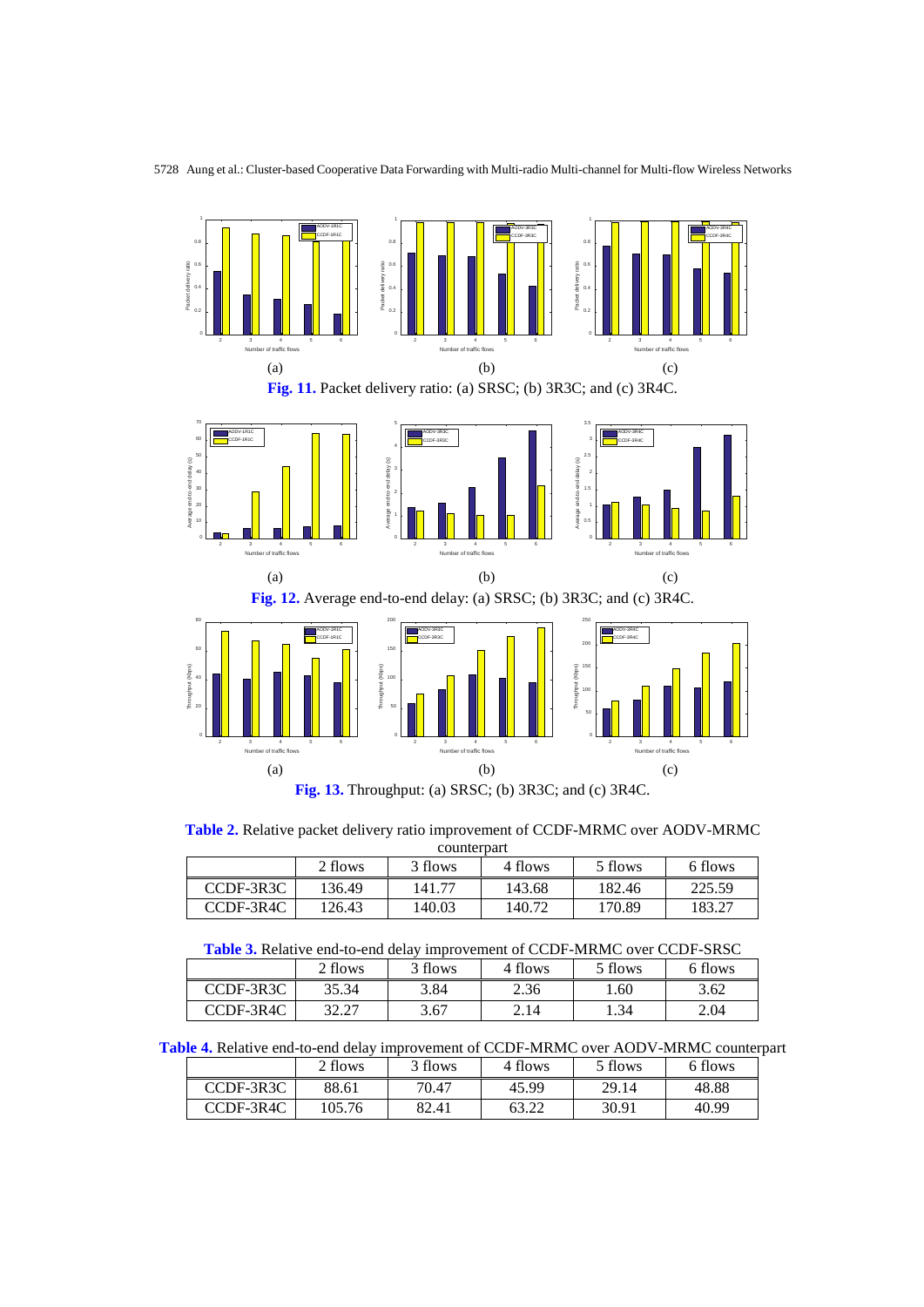|           | 2 flows | 3 flows | 4 flows | 5 flows | 6 flows |
|-----------|---------|---------|---------|---------|---------|
| CCDF-3R3C | 101.92  | 159.08  | 232.08  | 321.41  | 311.06  |
| CCDF-3R4C | 106.32  | 166.73  | 228.59  | 332.95  | 332.99  |

**Table 5.** Relative throughput improvement of CCDF-MRMC over CCDF-SRSC

|           | <b>THULE</b> OF INTERFERING IMPLYMENTED FOR THEFT OF $\sigma$ of $\sigma$ is the set of $\sigma$ counterplate |         |         |         |         |  |  |
|-----------|---------------------------------------------------------------------------------------------------------------|---------|---------|---------|---------|--|--|
|           | 2 flows                                                                                                       | 3 flows | 4 flows | 5 flows | 6 flows |  |  |
| CCDF-3R3C | 128.35                                                                                                        | 127.90  | 139.14  | 171.45  | 200.46  |  |  |
| CCDF-3R4C | 126.31                                                                                                        | 138.32  | 133.71  | 169.41  | 169.04  |  |  |

#### **7.3 Results and Discussion**

# **7.3.1. Simulation Study in Multi-Radio Multi-Channel Multi-Flow Network**

For SRSC, the packet delivery ratio, end-to-end delay, throughput, and CDF of PDR over end-to-end delay are shown in **Fig. 11a**, **Fig. 12a**, **Fig. 13a** and **Fig. 14a**. It is observed that CCDF maintains the PDR at 90% regardless of the number of flows whereas in AODV, the PDR is decreasing with increasing number of flows. AODV usually maintains the PDR at almost 100% delivery under perfect network condition (i.e., network links with no loss rates.). However, in lossy environments, the PDR drops to about 50% under light traffic load (i.e. 2 flows) and the drop rate gets higher when more cross traffic flows are injected into the network. It is well known that cooperative forwarding works well under the lossy nature of wireless environments. Therefore, we can see that over 90% PDR is achieved with minimal delay in two-flow networks. However, with more cross traffic flows, it is observed that the throughput of cooperative forwarding is reduced. By having the agent-based distributed coordination in CCDF, the forwarding node selected by the agent works as a custody to ensure the delivery for the packet. As a result, the delivery is maintained at 90% regardless of the number of cross traffic flows. However, it is noted that due to timeout and retransmission for unsuccessful delivery, the delivery delay is increased and the throughput is reduced.



**Fig. 14.** CDF of PDR: (a) SRSC and (b) 3R3C and 3R4C

The packet delivery ratio, end-to-end delay, and throughput for 3R3C are shown in **Fig. 11b**, **Fig. 12b**, and **Fig. 13b** and for 3R4C are shown in **Fig. 11c**, **Fig. 12c**, and **Fig. 13c**. The CDF of PDR over end-to-end delay for both MRMC cases is shown in **Fig. 14b**. The relaitve PDR improvement over AODV-MRMC is shown in **Table 2.** The relative delay and throughput improvement over CCDF-SRSC and AODV-MRMC are shown in **Table 3**, **Table**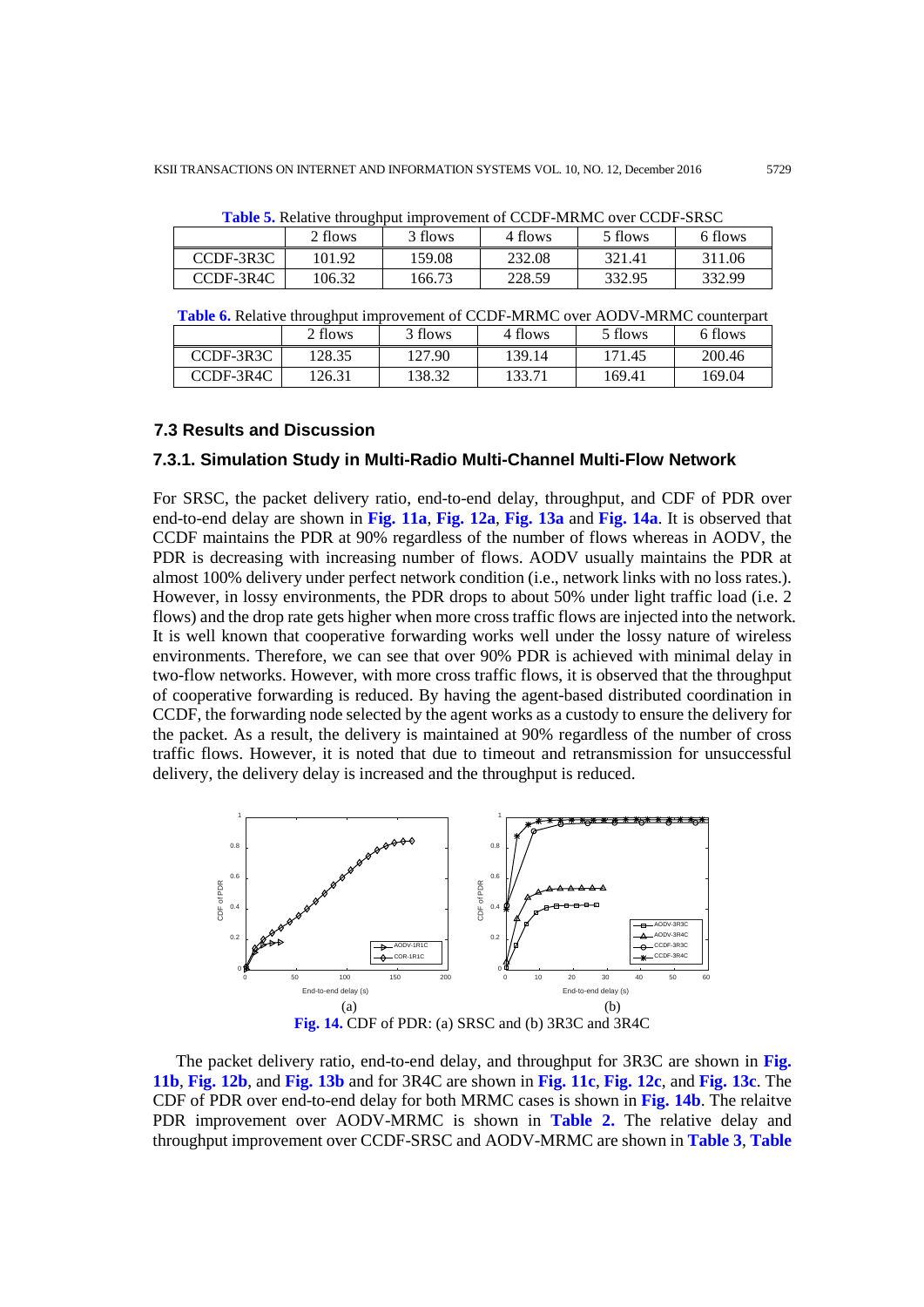**4**, **Table 5**, and **Table 6**, respectively. From the performance evaluation, we observe that the proposed solution can achieve both multiplexing and spatial diversity. Specifically, CCDF with multi-radio mutli-channel capability reduces about 97% of the delay and achieves about 200% of throughput improvement compared to the single-radio single-channel (SRSC) case. This improvement implies that CCDF-MRMC ensures the achievable throughput of cooperative forwarding regardless of the number of traffic flows. It also shows that CCDF-MRMC works well even under the situation where the same set of candidate nodes is being used for multiple flows.

We then study the MAC layer transmission count under light traffic (2 flows) and congested traffic (6 flows) scenarios. The delivered packet probability distribution based on the transmission count incurred under light traffic scenario is shown in **Fig. 15**, and under congested traffic scenario is shown in **Fig. 16**. The average transmission count per delivered packet is shown in **Table 7**. We observe that CCDF makes more transmissions in SRSC compared to MRMC cases. With the given topology, it can be seen that nodes  $n_5$ ,  $n_6$ ,  $n_7$ ,  $n_8$ , and  $n<sub>9</sub>$  will be assigned as the candidate nodes. Therefore, with more cross flow traffic injected into the network, more collisions, drops, and retransmissions are being made. As a result, 6-flow network makes about 13 transmissions per delivered packet whereas 2-flow network incurs about 9 transmissions. This is in contrast to the AODV case. In AODV, 2-flow network makes about 12 transmissions whereas in 6-flow, it reduces to 11 transmissions. This is because of the higher drop rate and unsuccessful delivery in AODV under more contending traffic scenario.



**Fig. 15.** Study on MAC layer transmission count in two-flow network: (a) AODV-SRSC; (b) AODV-3R3C; (c) CCDF-SRSC; and (d) CCDF-3R3C.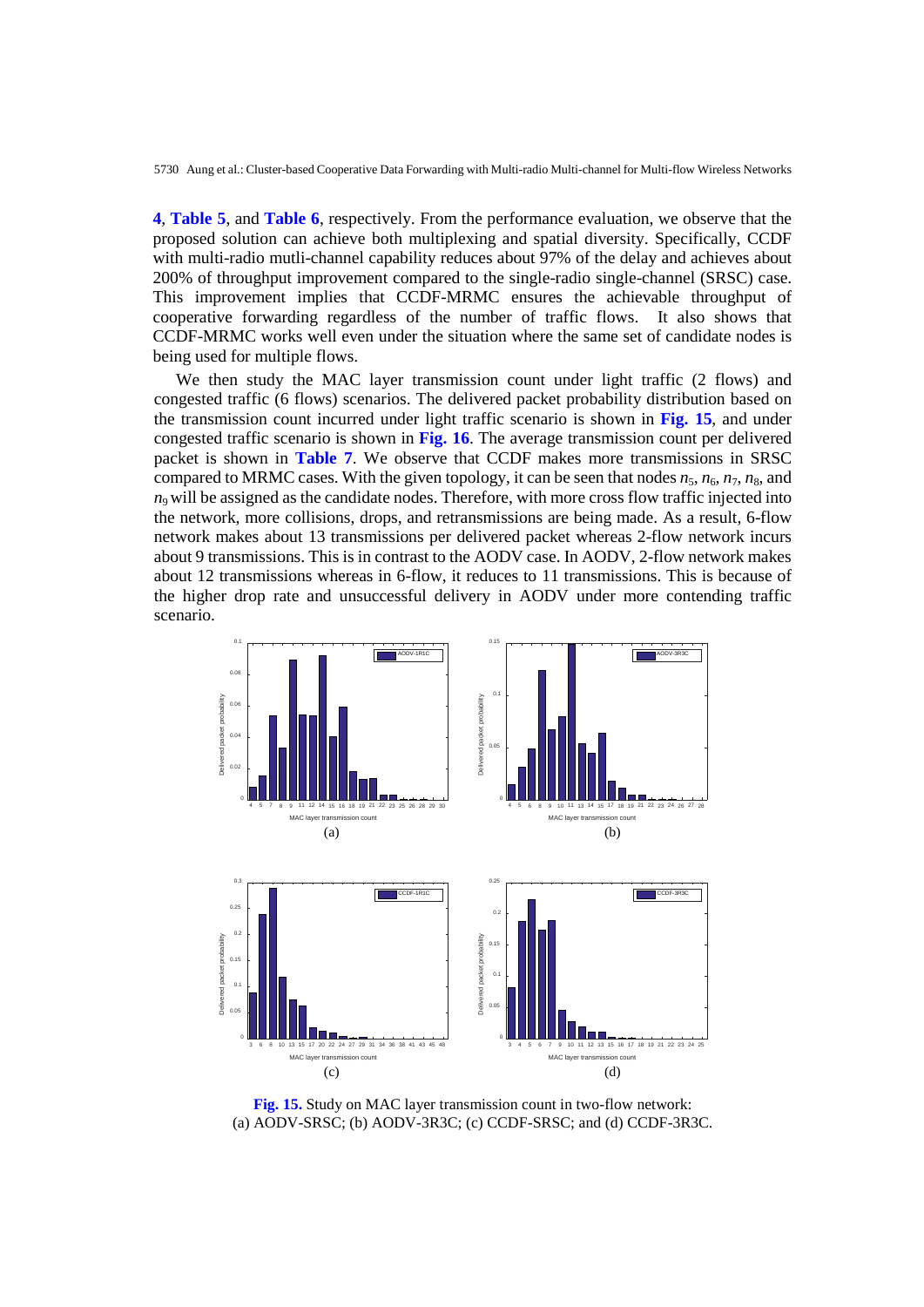We can see that CCDF-MRMC significantly improves the transmissions required per delivered packet over CCDF-SRSC in both 2-flow and 6-flow networks as shown in **Table 7**. Specifically, in 2-flow network with CCDF-MRMC (i.e., both CCDF-3R3C and CCDF-3R4C), the tranmsission count reduces to 67% and 65% of the one incurred by CCDF-SRSC. We observe more significant improvement in 6-flow network, where it reduces to 47% and 42%. In CCDF, using agent-based coordination, candidate nodes need not require to have multiple schedules for multiple flows. It in fact prevents several potential duplications caused by 1) missing higher priority node transmissions and 2) scheduling inaccuracy due to unavailable medium. In addition, having receiver diversity significantly improves the chance of successful delivery, and it proves that CCDF-MRMC further enhances this capability. It is observed that AODV incurs a large number of tranmsmissions to deliver a packet to the destination in both SRSC and MRMC cases. Specifically, under light traffic load, it incurs about 12, 11, and 10 average transmissions for SRSC, 3R3C, and 3R4C, respectively. Similarly, under congested traffic, it incurs about 11, 10, and 10 average transmissions, respectively. In AODV, although MRMC provides more bandwidth resource, the lossy wireless link environments strongly impact the AODV performance. Although the successful delivery probability is improved in MRMC, it shows that it still incurs frequent losses and retransmissions during the packet delivery.



**Fig. 16.** Study on MAC layer transmission count in six-flow network: (a) AODV-SRSC; (b) AODV-3R3C; (c) CCDF-SRSC; and (d) CCDF-3R3C.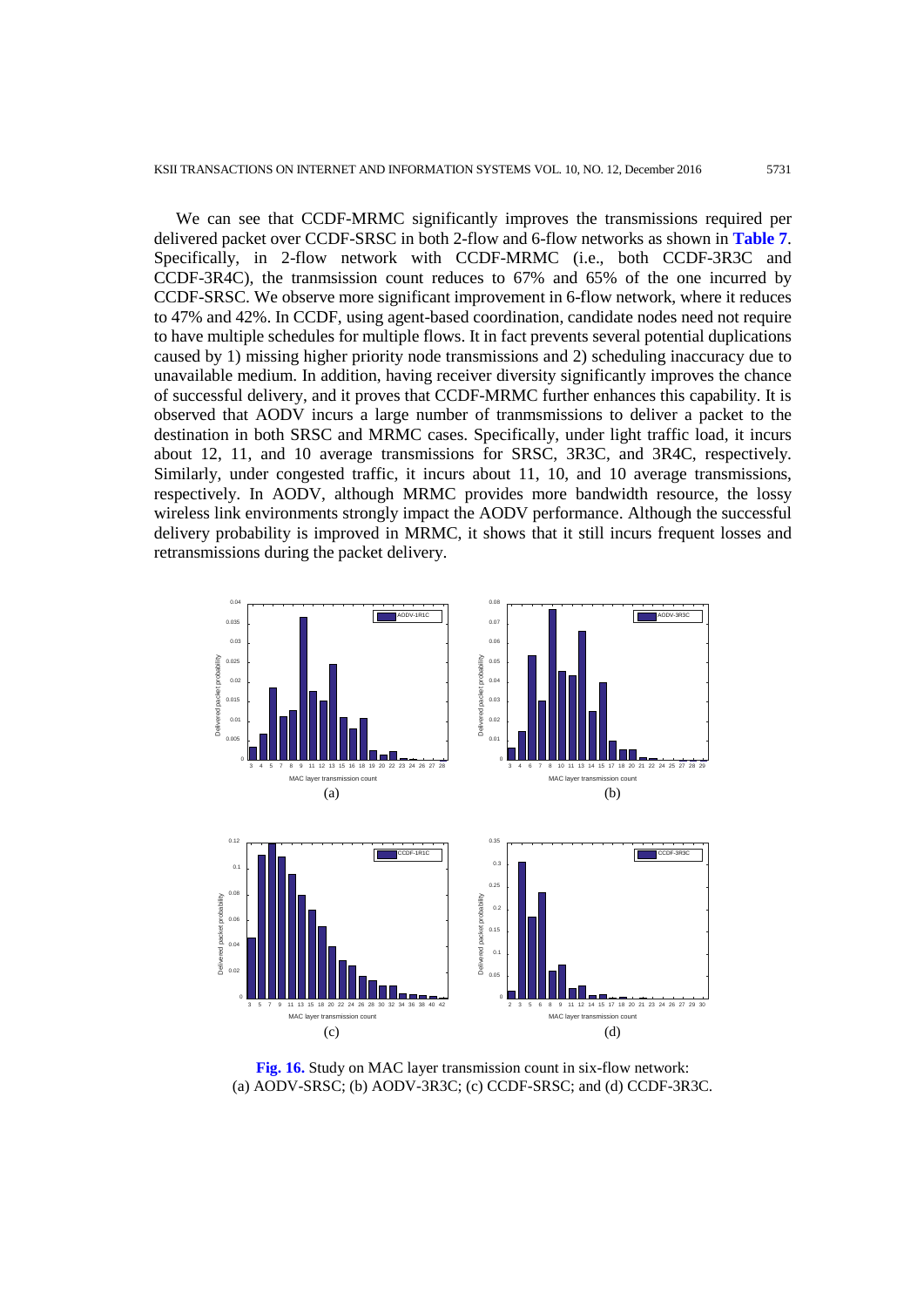| Flow count | AODV-  | AODV-  | AODV-  | CCDF-  | <b>THOICE IS THE THE THE THE THE THE THEORETH COMILE DUE GOIL FOLGE DRUING</b><br>CCDF- | CCDF- |
|------------|--------|--------|--------|--------|-----------------------------------------------------------------------------------------|-------|
|            | 1R1C   | 3R3C   | 3R4C   | 1R1C   | 3R3C                                                                                    | 3R4C  |
|            |        |        |        |        |                                                                                         |       |
| 2 flows    | 12.077 | 10.567 | 10.133 | 8.905  | 5.988                                                                                   | 5.832 |
| 6 flows    | 10.906 | 10.369 | 9.721  | 12.977 | 6.104                                                                                   | 5.566 |

**Table 7.** Average MAC layer transmission count per delivered packet



(a) Packet delivery radio; (b) Average end-to-end delay; and (c) Throughput.

# **7.3.2. Comparison with Opportunistic Routing**

In this study, source node  $n_1$  sends a single batch of 100 packets to the destinaiton node. We study the performance by varying different hop counts between the source node and the destination node. Specifically, we choose node  $n_7$ ,  $n_{11}$ ,  $n_{10}$ , and  $n_{12}$  as the destination node. Packet delivery raito, average end-to-end delay, and throuhgput performance are shown in **Fig. 17a**, **Fig. 17b**, and **Fig. 17c**. It can be observed that CCDF achieves packet delivery ratio almost the same as OR but with much lower end-to-end delay. By using agent-based coordination, nodes need not require to wait for the higher priority candidates' forwardings. Nodes are able to schedule the forwarding immediately upon receiving the decision from the agent and forward the data packet whenever the medium is available. It can also be seen that for cases with destination nodes  $n_{11}$ ,  $n_{10}$ , and  $n_{12}$ , which are generally located in the same cluster in CCDF, similar delivery delay is observed regardless of the hop count from the source. However, in OR, we observe incresing end-to-end delay which is due to additional coordination time incurred when more forwarding candidates are involved. For the end-to-end routing AODV, it is noted that the delivery performance and the throughput drop significantly with the increasing number of hops between the source node and the destination node. We observe that this performance drop in end-to-end routing is caused by probabilistic wireless channels, non-cooperative data forwarding, and high traffic bursts.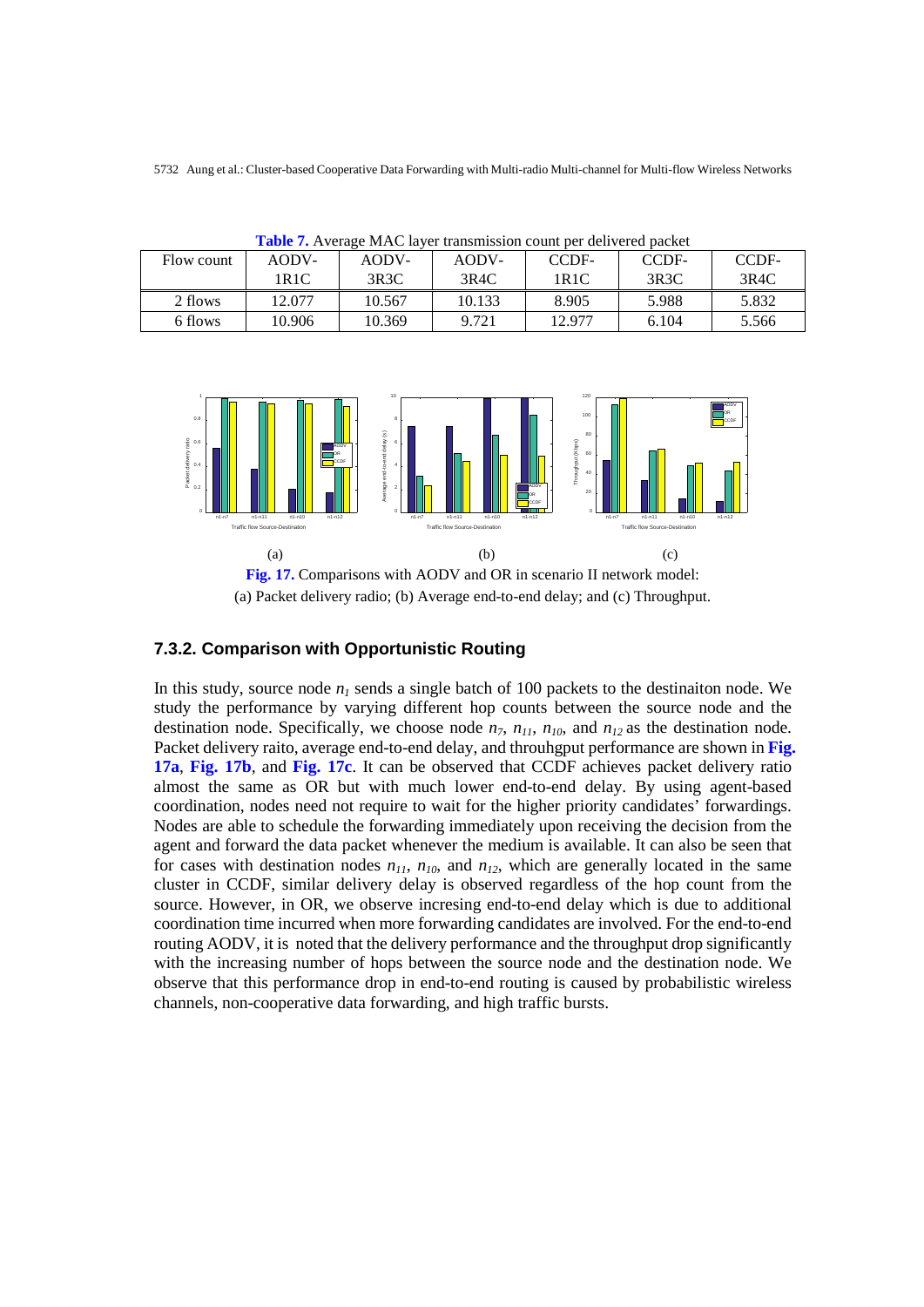

## **7.3.3. Overhead**

**Fig. 18.** Normalized MAC loads of AODV and CCDF in scenario II network model.

We then study the normalized control message load of AODV and CCDF with varying hop counts between the source node and the destination node. This performance shows the number of routing, Address Resolution Protocol (ARP), and IEEE 802.11 unicast acknowledgement (ACK) packets transmitted at the MAC layer for each delivered data packet. In CCDF, the routing control packets include decision request and decision reply required for distributed agent-based coordination and cumulative acknowledgement for IEEE 802.11 broadcast packets. Note that CCDF with MRMC does not use any additional control packets. In AODV, the routing control packets include route request, route reply, and route error messages. This control load performance does not include the hello message overhead as the message is sent periodically throughout the simulation. Note that hello message is used in all protocols (AODV, OR, and CCDF) for neighbour discovery and link metric computation. For OR, it does not incur any additional control overhead as the batch map is embedded in the data packet header.

As shown in Fig. 18, it can be observed that the overhead of CCDF in  $(n_1, n_7)$  case is very low. In this case, the source and destination clusters are the neighbours. Thus, it does not need to traverse another cluster, resulting in no agent-based coordination process involved. Therefore, the routing overhead due to agent-based coordination process are not incurred. In  $(n_1, n_{11})$ ,  $(n_1, n_{12})$  $n_{10}$ ), and  $(n_1, n_{12})$  cases, although there is an increase in the overhead, the increment is minimal and does not vary with the increasing hop count. In CCDF agent-based coordination, the decision request and decision reply control messages are used within the cluster only. However, in AODV, the routing control messages are sent in the network-wide manner, resulting a significant increase in overhead with increasing hop count between the source node and the destination node.

#### **8. Conclusion**

We have proposed a cluster-based cooperative data forwarding for single-radio single-channel and multi-radio multi-channel (MRMC) for multi-hop wireless network. The cluster-to-cluster expected transmission count (*C2CETX)* metric is introduced to compute cluster path for forwarding. Data packet is broadcasted over the cluster path. Distributed agent-based coordination is proposed to select the most suitable candidate dynamically. With the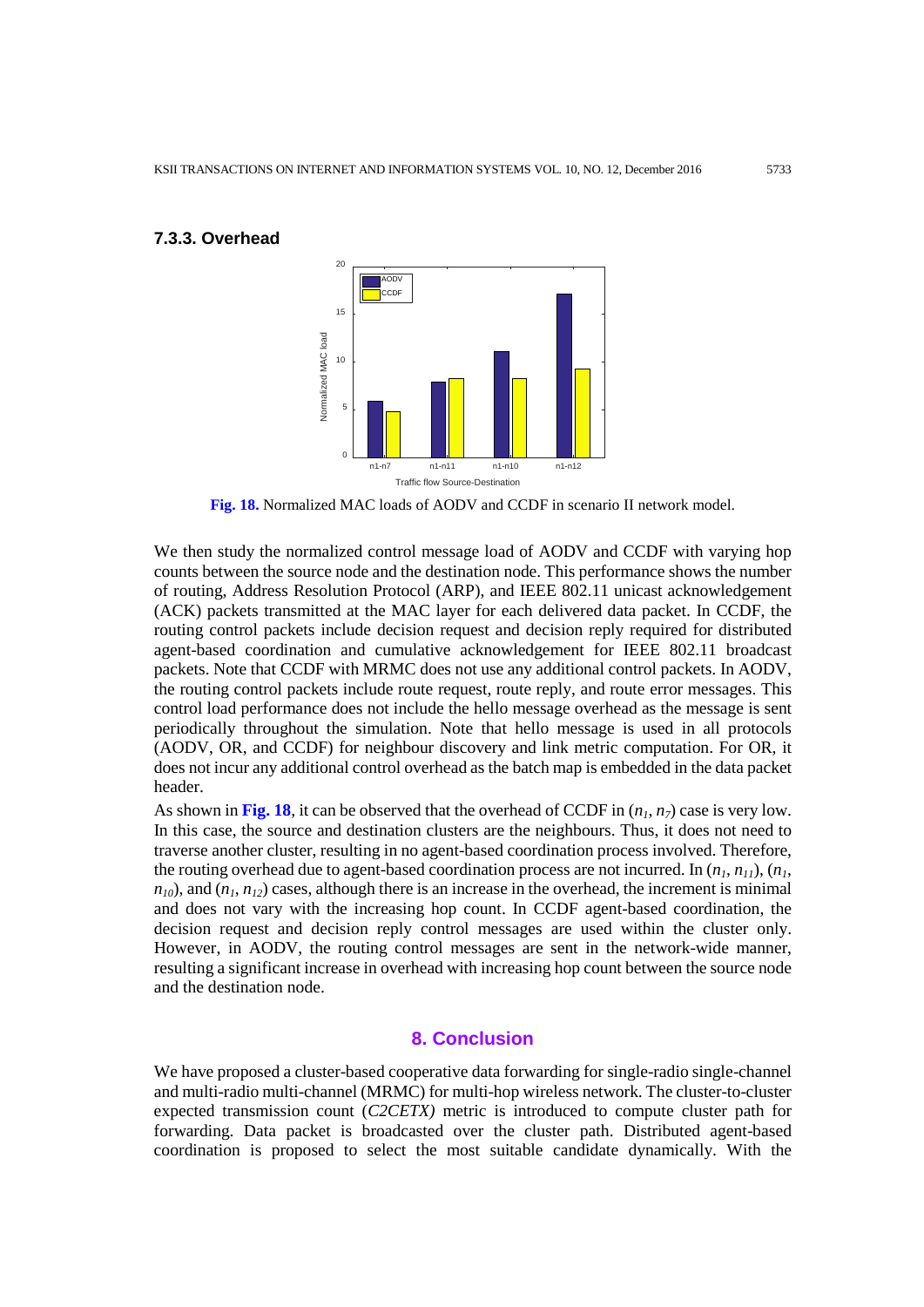agent-based coordination, it is shown that cooperative forwarding need not require to have global candidate relay set selection and prioritization. To further enhance the system throughput, the CCDF-MRMC mechanism which include radio-channel assignment and cooperaitve data forwarding over MRMC is proposed. The network simulation shows that cooperative forwarding using agent-based coordination achieves significant performance improvement over the cooperative forwarding using timer-based coordination. It also shows that the CCDF with MRMC not only retains the advantage of receiver diversity in cooperative forwarding but also minimizes the interference, which therefore maximizes the system throughput for the network with multiple cross traffic flows.

## **References**

- [1] C. Perkins, E. Belding-Royer, and S. Das, "Ad hoc on-demand distance vector (AODV) routing," No. RFC 3561. 2003. [Article \(CrossRef Link\)](http://dx.doi.org/10.17487/RFC3561)
- [2] M. Kodialam and T. Nandagopal, "Characterizing the capacity region in multi-radio multi-channel wireless mesh networks," in *Proc. of the 11th annual international conference on Mobile computing and networking*, pp. 73-87, ACM, 2005. [Article \(CrossRef Link\)](http://dx.doi.org/10.1145/1080829.1080837)
- [3] A. P. Subramanian, M. M. Buddhikot and o. Miller, "Interference aware routing in multi-radio wireless mesh networks," in *Proc. of* the *2nd IEEE Workshop on Wireless Mesh Networks,* Reston, VA, pp. 55-63, 2006. [Article \(CrossRef Link\)](http://dx.doi.org/10.1109/WIMESH.2006.288620)
- [4] M. Alicherry, R. Bhatia, and L. E. Li, "Joint channel assignment and routing for throughput optimization in multi-radio wireless mesh networks," in *Proc. of the 11th annual international conference on Mobile computing and networking*, pp. 58-72, ACM, 2005. [Article \(CrossRef Link\)](http://dx.doi.org/10.1145/1080829.1080836)
- [5] A. Raniwala, K. Gopalan, and T.-c. Chiueh, "Centralized channel assignment and routing algorithms for multi-channel wireless mesh networks," *ACM SIGMOBILE Mobile Computing and Communications Review*, vol. 8, no. 2, pp. 50-65, 2004. [Article \(CrossRef Link\)](http://dx.doi.org/10.1145/997122.997130)
- [6] R. Draves, J. Padhye, and B. Zill, "Routing in multi-radio, multi-hop wireless mesh networks," in *Proc. of the 10th annual international conference on Mobile computing and networking*, pp. 114-128, ACM, 2004. [Article \(CrossRef Link\)](http://dx.doi.org/10.1145/1023720.1023732)
- [7] K. N. Ramachandran, E. M. Belding-Royer, K. C. Almeroth, and M. M. Buddhikot, "Interference-aware channel assignment in multi-radio wireless mesh networks.," in *Proc. of INFOCOM*, vol. 6, pp. 1-12, 2006. **[Article \(CrossRef Link\)](http://dx.doi.org/10.1109/infocom.2006.177)**
- [8] Wen Jingrong, Wu Muqing, Lv Bo and Wang Dongyang, "Opportunistic cooperative routing in multi-radio multi-channel wireless sensor networks," in *Proc. of the IEEE International Conference on Communications Workshops (ICC)*, Budapest, pp. 276-280, 2013. [Article \(CrossRef Link\)](http://dx.doi.org/10.1109/ICCW.2013.6649243)
- [9] F. Wu and N. Vaidya, "Workload-aware opportunistic routing in multi-channel, multi-radio wireless mesh networks," in *Proc. of the 9th Annual IEEE Communications Society Conference on Sensor, Mesh and Ad Hoc Communications and Networks (SECON),* Seoul, pp. 344-352, 2012. [Article \(CrossRef Link\)](http://dx.doi.org/10.1109/secon.2012.6275796)
- [10] A. Zubow, M. Kurth and J. P. Redlich, "An Opportunistic Cross-Layer Protocol for Multi-Channel Wireless Networks," in *Proc. of the IEEE 18th International Symposium on Personal, Indoor and Mobile Radio Communications*, Athens, pp. 1-5, 2007. [Article \(CrossRef Link\)](http://dx.doi.org/10.1109/PIMRC.2007.4394509)
- [11] K. Zeng, Z. Yang and W. Lou, "Opportunistic Routing in Multi-Radio Multi-Channel Multi-Hop Wireless Networks," in *IEEE Transactions on Wireless Communications*, vol. 9, no. 11, pp. 3512-3521, November 2010. [Article \(CrossRef Link\)](http://dx.doi.org/10.1109/TWC.2010.092410.100118)
- [12] H. Shiming, Z. Dafang, X. Kun, Q. Hong and Z. Ji, "A Simple Channel Assignment for Opportunistic Routing in Multi-radio Multi-channel Wireless Mesh Networks," in *Proc. of the Seventh International Conference on Mobile Ad-hoc and Sensor Networks (MSN)*, Beijing, pp. 201-208, 2011. [Article \(CrossRef Link\)](http://dx.doi.org/10.1109/MSN.2011.10)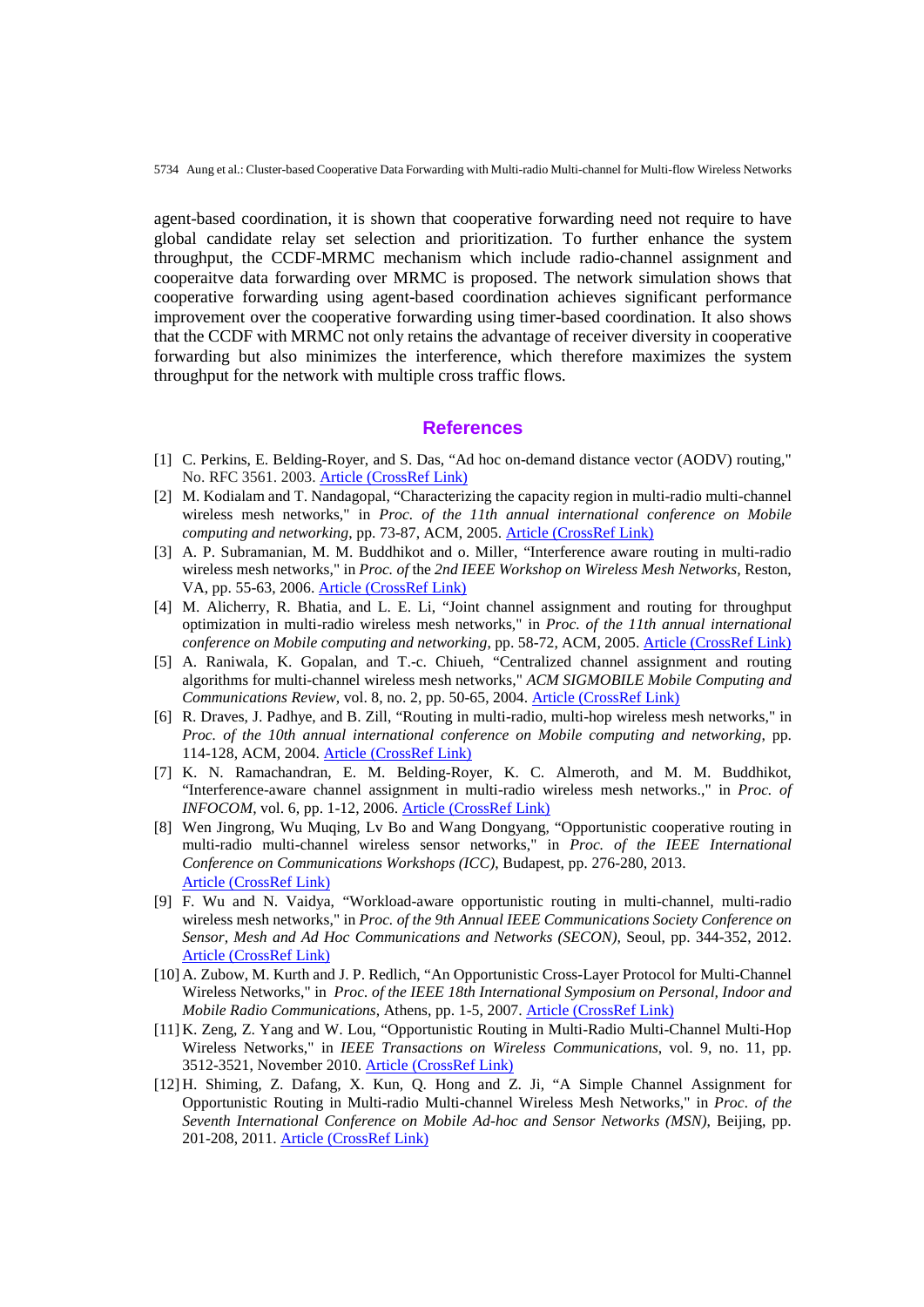KSII TRANSACTIONS ON INTERNET AND INFORMATION SYSTEMS VOL. 10, NO. 12, December 2016 5735

- [13] D. Aguayo, J. Bicket, S. Biswas, G. Judd, and R. Morris, "Link-level measurements from an 802.11 b mesh network," in *Proc. of ACM SIGCOMM Computer Communication Review*, vol. 34, no. 4, pp. 121-132, 2004. [Article \(CrossRef Link\)](http://dx.doi.org/10.1145/1030194.1015482)
- [14] S. Biswas and R. Morris, "Exor: opportunistic multi-hop routing for wireless networks," in *Proc. of ACM SIGCOMM Computer Communication Review*, vol. 35, pp. 133-144, ACM, 2005. [Article \(CrossRef](http://dx.doi.org/10.1145/1080091.1080108) Link)
- [15] S. Chachulski, M. Jennings, S. Katti, and D. Katabi, "Trading structure for randomness in wireless opportunistic routing," vol. 37. ACM, 2007. [Article \(CrossRef Link\)](http://dx.doi.org/10.1145/1282380.1282400)
- [16]E. Rozner, J. Seshadri, Y. Mehta and L. Qiu, "SOAR: Simple Opportunistic Adaptive Routing Protocol for Wireless Mesh Networks," in *Proc. of IEEE Transactions on Mobile Computing*, vol. 8, no. 12, pp. 1622-1635, Dec. 2009. [Article \(CrossRef Link\)](http://dx.doi.org/10.1109/TMC.2009.82)
- [17] N. Chakchouk, "A Survey on Opportunistic Routing in Wireless Communication Networks," in *Proc. of IEEE Communications Surveys & Tutorials*, vol. 17, no. 4, pp. 2214-2241, Fourthquarter 2015[. Article \(CrossRef Link\)](http://dx.doi.org/10.1109/COMST.2015.2411335)
- [18] Q. Chen, F. Schmidt-Eisenlohr, D. Jiang, M. Torrent-Moreno, L. Delgrossi, and H. Hartenstein, "Overhaul of IEEE 802.11 modeling and simulation in ns-2," in *Proc. of the 10th ACM Symposium on Modeling, analysis, and simulation of wireless and mobile systems*, pp. 159-168, 2007. [Article \(CrossRef Link\)](http://dx.doi.org/10.1145/1298126.1298155)
- [19] D. S. De Couto, D. Aguayo, J. Bicket, and R. Morris, "A high-throughput path metric for multi-hop wireless routing," in *Proc. of Wireless Networks*, vol. 11, no. 4, pp. 419-434, 2005. [Article \(CrossRef Link\)](http://dx.doi.org/10.1007/s11276-005-1766-z)
- [20] Z. Wang, Y. Chen, and C. Li, "CORMAN: A novel cooperative opportunistic routing scheme in mobile ad hoc networks," in *Proc. of IEEE Journal on Selected Areas in Communications*, vol. 30, pp. 289-296, 2012. [Article \(CrossRef Link\)](http://dx.doi.org/10.1109/JSAC.2012.120207)
- [21] A. P. Subramanian, M. M. Buddhikot, and S. Miller, "Interference aware routing in multi-radio wireless mesh networks," in *Proc. of the 2nd IEEE Workshop on Wireless Mesh Networks*, pp. 55-63, IEEE, 2006. [Article \(CrossRef Link\)](http://dx.doi.org/10.1109/wimesh.2006.288620)
- [22]Buddhikot, Milind M., Scott C. Miller, and Anand Prabhu Subramanian. "Interference aware routing in multi-radio wireless mesh networks," U.S. Patent No. 8,532,023. 10 Sep. 2013.